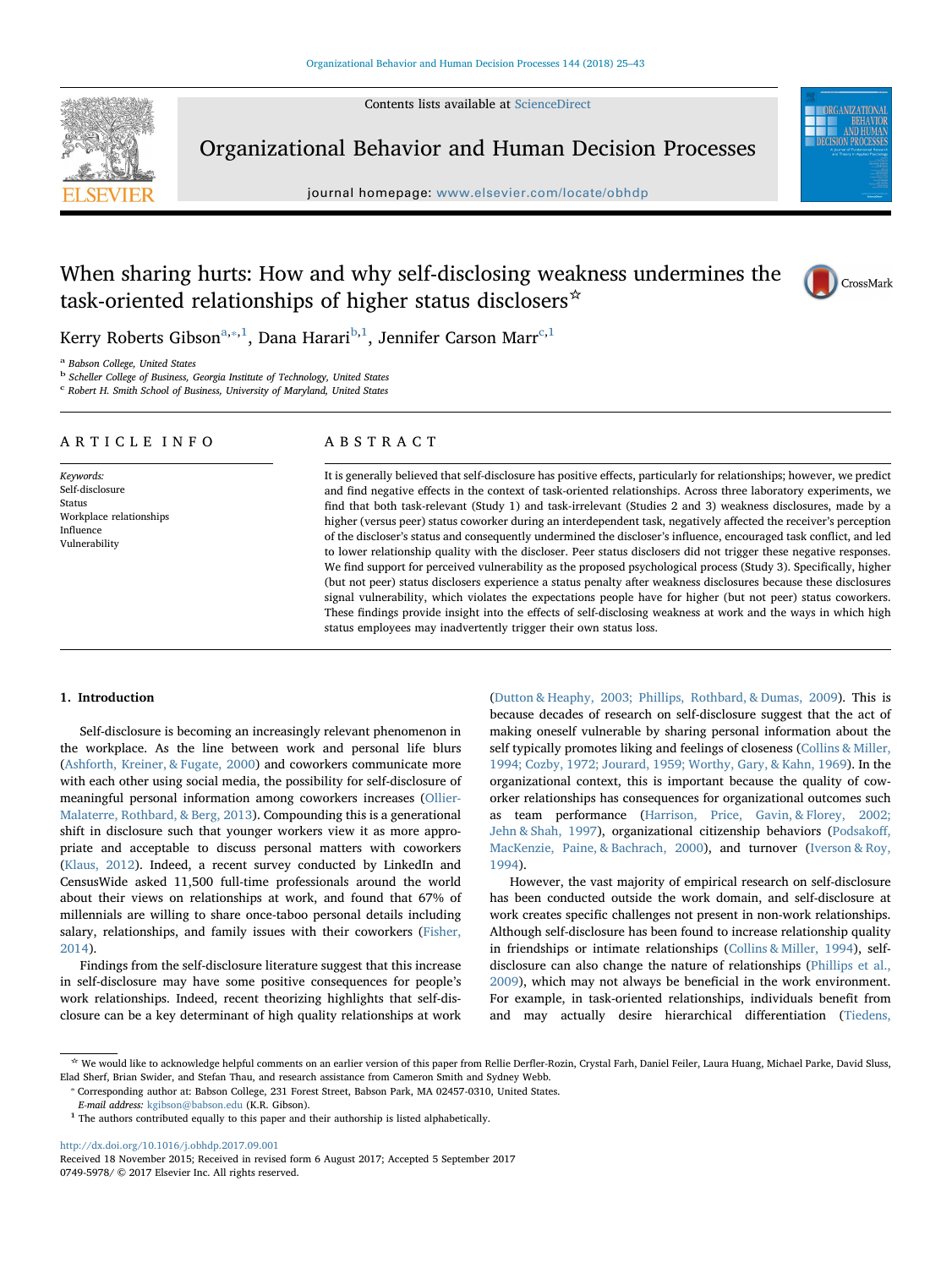[Unzueta, & Young, 2007\)](#page-18-0), because it facilitates coordination [\(de](#page-17-9) [Kwaadsteniet & van Dijk, 2010](#page-17-9)), and it is possible for self-disclosure to disrupt these status-differentiated relationships [\(Phillips et al., 2009](#page-17-8)). Therefore, it is important to understand how self-disclosures that have the potential to alter status dynamics shape the effectiveness and quality of relationships at work.

In this article we address this question by examining how and why a higher status versus peer status coworker self-disclosing weakness (i.e., sharing meaningful personal information that makes salient a potential shortcoming) affects both the effectiveness and the quality of the relationship in task-oriented partnerships. We draw on theories of selfdisclosure ([Altman & Taylor, 1973; Kelly & McKillop, 1996\)](#page-16-1) and expectation states ([Berger, Conner, & Fisek, 1974; Ridgeway & Berger,](#page-17-10) [1986\)](#page-17-10) to suggest that because self-disclosing a weakness signals vulnerability, it will prompt different reactions from the recipient depending on the discloser's status. We present three laboratory studies showing that when higher status coworkers self-disclose weakness it diminishes the receiver's perception of the discloser's status, which ultimately undermines both the discloser's effectiveness in influencing the recipient without conflict and the quality of the discloser's relationship with the recipient in task-oriented relationships. However, when peer status coworkers self-disclose weakness, influence, conflict, and relationship quality are unaffected because their perceived status remains the same.

By examining the consequences of self-disclosure in task-oriented coworker relationships, we aim to contribute to organizational research in several ways. First, while the majority of empirical research on selfdisclosure has been conducted outside the domain of workplace relationships, our research builds on recent theorizing ([Ollier-Malaterre](#page-17-0) [et al., 2013; Phillips et al., 2009](#page-17-0)) and empirically examines the consequences of self-disclosing weakness in task-oriented work relationships. Because disclosing potentially negative information about the self is becoming more commonplace in workplace relationships, understanding how the context of workplace relationships may impact the effects of self-disclosure represents an important gap in the research for scholars and practitioners alike. Second, we diverge from recent research that has focused on self-disclosure from the discloser's perspective (e.g., the decision to disclose, the discloser's perception of their relationships; [Dumas, Phillips, & Rothbard, 2013; Phillips et al., 2009;](#page-17-11) [Ragins, 2008\)](#page-17-11), and instead use a controlled laboratory setting to examine how the individual who receives the disclosure ("the receiver") reacts to the discloser's decision to share. This contributes to organizational research because it highlights how the behavior (i.e., self-disclosing weakness) has immediate consequences for the receiver, which ultimately impacts the workplace relationship and the organization in which the relationship is embedded. Third, we challenge the entrenched assumption currently held in the literature that self-disclosure will necessarily foster liking in relationships by presenting one type of workplace relationship (task-oriented partnerships) where self-disclosures that attenuate the status of the discloser may harm rather than help relationship quality. Finally, building on the nascent literature on status loss ([Marr & Thau, 2014; Neeley, 2013](#page-17-12)), our research highlights one way that high status individuals might trigger their own status loss at work (i.e., through self-disclosing weakness).

#### 1.1. Why self-disclose weakness?

Our focus in this article is on the consequences of self-disclosing weakness, which we define as sharing meaningful personal information with a coworker that makes salient a potential shortcoming. By potential shortcoming, we refer to personal information that, in a particular organizational context, could be construed as a shortcoming, or could lead to attributions or assumptions about the discloser being flawed in some way. As such, the content of the disclosure may be negative (e.g., "I didn't do well on my last performance review"), but the content could also be neutral (or positive), and yet it has the

potential to trigger weakness attributions or assumptions about the discloser. For example, if a woman discloses to her coworker that she is pregnant, this disclosure could lead to attributions of weakness such that the woman may be less committed or available to work, even though the content of the disclosure itself is not negative.

If a self-disclosure has the potential to be construed as a weakness or lead to attributions or assumptions of deficiency about the discloser, one may question why some people would willingly reveal that information about themselves. The discloser may not realize that the disclosure will be perceived as a weakness, or the discloser might inadvertently self-disclose to a coworker by sharing information in nonwork spaces (e.g., over social media) where a coworker is in the "invisible audience" [\(Ollier-Malaterre et al., 2013](#page-17-0)). However, many individuals will intentionally self-disclose weakness to coworkers because they want to share it. They may share it strategically because they believe it will help them affiliate with or indirectly influence the receiver ([Dingler-Duhon & Brown, 1987](#page-17-13)) by eliciting sympathy or concern ([Sinaceur, Kopelman, Vasiljevic, & Haag, 2015](#page-17-14)). They may also selfdisclose weakness because they want their coworkers to know them 'as they really are' (cf. self-verification theory [Swann, Stein-](#page-17-15)[Seroussi, & Giesler, 1992\)](#page-17-15).

Self-disclosing weakness may also have a variety of positively anticipated benefits for the discloser. Presenting a 'better' or more positive version of oneself to one's coworkers can be emotionally exhausting ([Grandey, 2003](#page-17-16)). When individuals self-disclose weakness to a coworker, they liberate the cognitive resources they would otherwise expend trying to conceal that information, and are likely to experience a sense of relief and renewed energy ([Ragins, 2008](#page-17-17)). This can translate into greater job satisfaction (Griffi[th & Hebl, 2002](#page-17-18)) and even job performance (Cable [& Kay, 2012\)](#page-17-19). For example, in a field study of selfverification in the organizational entry process, [Cable and Kay \(2012\)](#page-17-19) found that individuals who were high self-verifiers (i.e., individuals who are more likely to disclose personal information about themselves, even if it is negative) were evaluated by their supervisors nine months later as better performers in terms of both role performance and citizenship behaviors. Therefore, to the extent that an employee might anticipate these benefits, this could motivate workers to pre-emptively self-disclose weakness to a coworker.

Despite the potential benefits for disclosers, however, it is important to understand how receivers are affected by and react to self-disclosing weakness, as this will have implications for the discloser and his/her working relationship with the receiver. Few empirical studies have examined specifically how receivers react to weakness self-disclosures, and the studies examining related phenomenon present mixed findings. For example, one study showed that people who are willing to express more negative emotions have more intimate relationships than people who are less willing to do so [\(Graham, Huang, Clark, & Helgeson,](#page-17-20) [2008\)](#page-17-20), perhaps suggesting that weakness self-disclosures would trigger feelings of closeness or liking in the receiver. Conversely, however, a recent study of disclosures on Facebook highlighted that individuals with low self-esteem are liked less for their online posts (i.e., disclosures) because these disclosures are perceived to be negative ([Forest & Wood, 2012](#page-17-21)). Moreover, these studies focused on the interpersonal (e.g., liking) consequences of self-disclosure, and to our knowledge, no empirical studies have examined the task-related (e.g., task influence, task conflict) consequences of self-disclosing weakness.

Therefore, in the section below, we draw on theories of expectation states and status distance to make predictions about why the status of the discloser will critically affect how self-disclosing weakness to a coworker in a task-oriented relationship affects that relationship in terms of both the effectiveness of the working relationship (e.g., influence, conflict) and the quality of the relationship (e.g., liking, desire for future contact).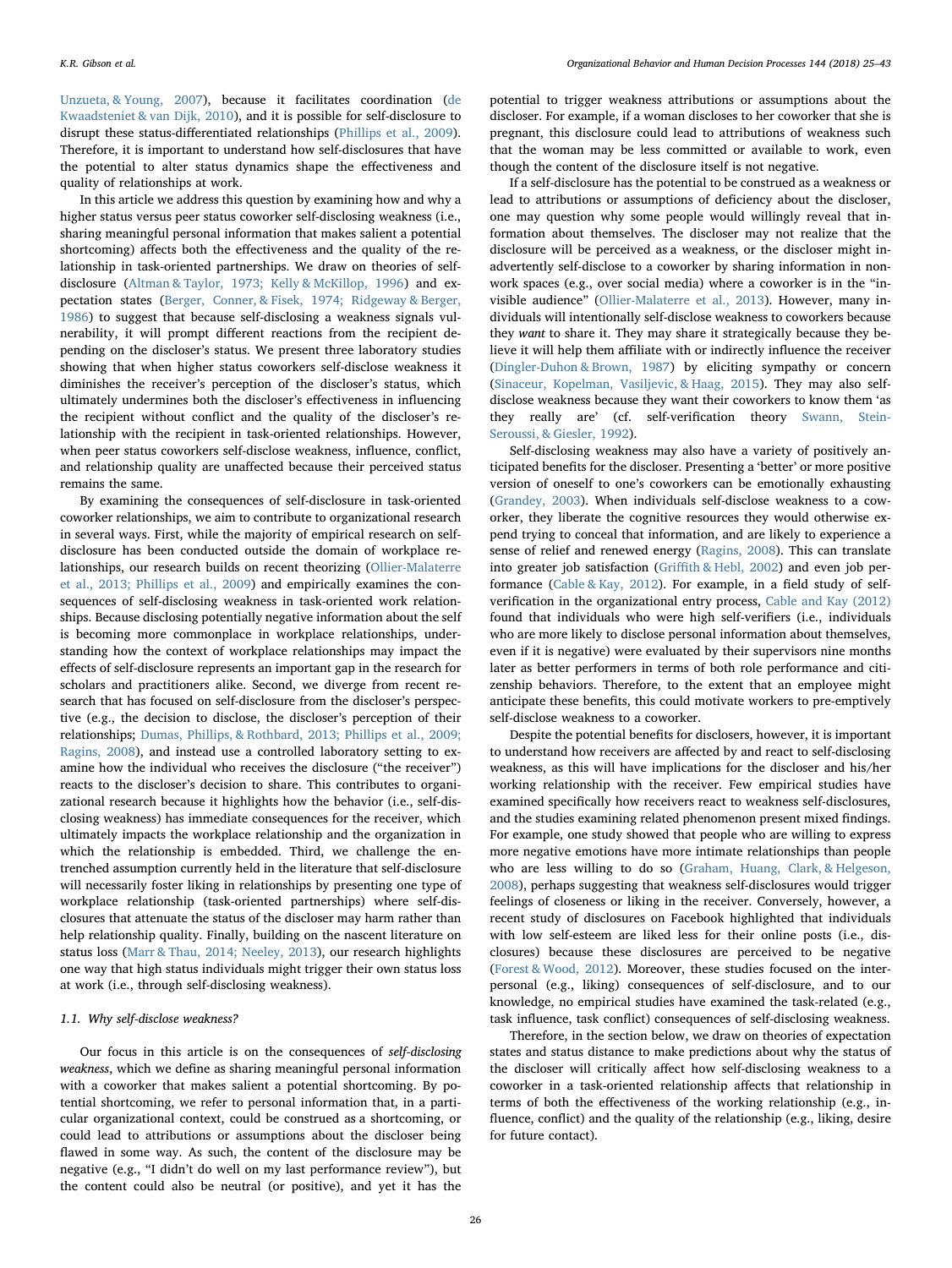#### 1.2. Self-disclosing weakness and perceptions of status

In the work environment, status hierarchies – rank orderings of prestige or worth ([Benoit-Smullyan, 1944\)](#page-17-22) – fundamentally affect how people behave toward one another ([Berger, Cohen, & Zelditch, 1972](#page-17-23)). Because status is determined by the perceived and expected contributions of each group member ([Ridgeway, 1978\)](#page-17-24), members with higher status receive more respect, admiration, and regard from their group members [\(Anderson, Srivastava, Beer, Spataro, & Chatman, 2006](#page-16-2)). Consequently, whether their status is based on formal (e.g., organizational rank) or informal (e.g., expertise) status characteristics, high status individuals end up being listened to and deferred to more by their coworkers and, as a result, they have greater influence over their group's decisions [\(Ridgeway & Berger, 1986\)](#page-17-25). This influence is important because it helps facilitate effective coordination in task-oriented groups; status expectations create norms for how group members interact with each other such that lower status group members defer to the advice and direction of higher status group members ([Ridgeway & Berger, 1986\)](#page-17-25). The pattern of influence and deferral allows the group to coordinate easily ([de Kwaadsteniet & van Dijk, 2010\)](#page-17-9) and with little conflict [\(Bales, 1950](#page-16-3)).

It is, therefore, important to consider status dynamics in the context of self-disclosing weakness because the relative status of the discloser is likely to influence how the receiver reacts to the disclosure. Earlier theorizing by [Phillips et al. \(2009\)](#page-17-8) brought attention to the challenges demographically diverse individuals face when engaging in self-disclosure, by developing propositions for how self-disclosures might influence status distance between the discloser and recipient. Building on this theoretical work, we develop and empirically test the prediction that the initial status of the discloser critically affects whether and how a self-disclosure alters the perceived status of the discloser. We suggest that compared to coworkers who initially share 'peer status' (i.e., have similar status), when higher status coworkers self-disclose weakness it will have a greater negative effect on the receiver's perception of the discloser's status.

We suggest that the attenuating effect of self-disclosing weakness on perceived status will be greater for high status disclosers for two main reasons. First, there is a greater likelihood that the content of the selfdisclosure will be inconsistent with the higher status discloser. For example, if a higher status discloser reveals personal information to a coworker that is not consistent with the coworker's expectations for high status people (e.g., coming from a low socioeconomic status background, poor performance in the past), this 'status-disconfirming' disclosure is likely to negatively affect the receiver's perception of the discloser's status ([Phillips et al., 2009\)](#page-17-8). Therefore, the content of a weakness disclosure may prompt a recipient to adjust the discloser's status downward.

However, even if the content of the self-disclosed weakness is not obviously inconsistent with the discloser's status (e.g., disclosing poor health), we suggest that the act of self-disclosing a weakness is likely to be viewed as inconsistent with a high status individual. Disclosing information about the self that makes salient a potential weakness is an act of vulnerability, in that it reveals one's concerns or insecurities ([Kelly & McKillop, 1996; Moon, 2000](#page-17-26)) and may communicate a desire to be supported. The difficulty for high status people is that signaling vulnerability, insecurity, and the desire to be supported is inconsistent with the behavioral expectations of high status people ([Ridgeway,](#page-17-24) [1978\)](#page-17-24).

An expectation states theory of legitimation ([Ridgeway & Berger,](#page-17-25) [1986\)](#page-17-25) suggests that in a legitimate status order, the behaviors that initially serve solely as signals of performance relevant information to establish the status ordering within the group later become status markers. Once a status order has been established, group members are expected to engage in behaviors that support and justify their status position in the group (i.e., status markers) because these behaviors reaffirm the legitimacy of the status order. Accordingly, high status

people are expected to be confident, assertive, and directive ([Ridgeway & Berger, 1986\)](#page-17-25) because these behaviors are consistent with the high status position they were granted by the group.

When a group member behaves in ways that are inconsistent with their legitimated status position, such behaviors constitute status violations. Because status violations implicitly or explicitly challenge the legitimacy of the status order, other group members typically sanction them. For example, a high status individual who displays vulnerability – a direct contrast to the confidence and assertiveness expected of them – behaves in a way that violates the expectations of their status position and does so at the risk of having their status "taken away" [\(Anderson,](#page-16-4) [John, Keltner, & Kring, 2001](#page-16-4)). Thus, we build on this theory to predict that because weakness disclosures signal vulnerability – which constitutes a status violation for higher status disclosers – weakness selfdisclosures result in a status penalty for higher status disclosers. However, because vulnerability does not constitute a status violation for peer status disclosers, weakness self-disclosures should not negatively affect their status.

<span id="page-2-0"></span>Hypothesis 1. The negative effect of self-disclosing weakness on the receiver's perception of the discloser's status will be stronger for higher (versus peer) status disclosers.

### 1.3. The effect of self-disclosing weakness on influence, conflict, and relationship quality

As previously mentioned, one of the functional benefits of status hierarchies is that they facilitate coordination ([Bales, 1950;](#page-16-3) [Magee & Galinsky, 2008](#page-16-3)). Specifically, social norms dictate that a higher status individual gives advice and direction, and a lower-status individual accepts that influence. This makes decision-making more efficient. Members do not have to discuss and debate every small issue with each other; they can simply use status cues to determine who should defer to whom. This influence process, based on differences in status between group members, makes decision-making less cognitively taxing and less conflictual even in situations where communication is limited ([de Kwaadsteniet & van Dijk, 2010](#page-17-9)). Therefore, holding constant the status of the receiver, we predict that when a discloser is perceived to have higher status, the discloser will have greater influence over the recipient and the recipient will perceive less conflict in working with the discloser.

Moreover, we suggest that in task-oriented partnerships, people may also view the relationship more positively – like and want to work again with their partner – when their partner has a higher status. This novel prediction may seem to be at odds with past findings that people are more likely to develop friendships with coworkers of similar status ([Lincoln & Miller, 1979; McPherson & Smith-Lovin, 1987\)](#page-17-27). The logic behind these previous findings has been that although employees may value knowing coworkers with higher status, they are more likely to develop high quality relationships with status peers because people tend to be attracted to similar others (i.e., similarity–attraction theory [Byrne, 1971\)](#page-17-28). We agree that in general, people are likely to have more friendships at work with those with similar status. However, people also receive benefits from being affiliated with high status others ([Benjamin & Podolny, 1999\)](#page-16-5). Therefore, we suggest that, particularly in task-oriented contexts, people will place greater value on working with higher status others.

This prediction is consistent with past research on "dominance complementarity," which suggests that people have an unconscious tendency to perceive others as hierarchically differentiated from themselves in order to facilitate a smoother (and more positive) interaction [\(Tiedens et al., 2007](#page-18-0)). For example, someone who views themselves as more dominant will view their interaction partner as less dominant and vice versa. Having a higher status partner clarifies task roles and makes it easier to accept the advice and direction of that partner [\(de Kwaadsteniet & van Dijk, 2010; Leavitt, 2005](#page-17-9)). This fosters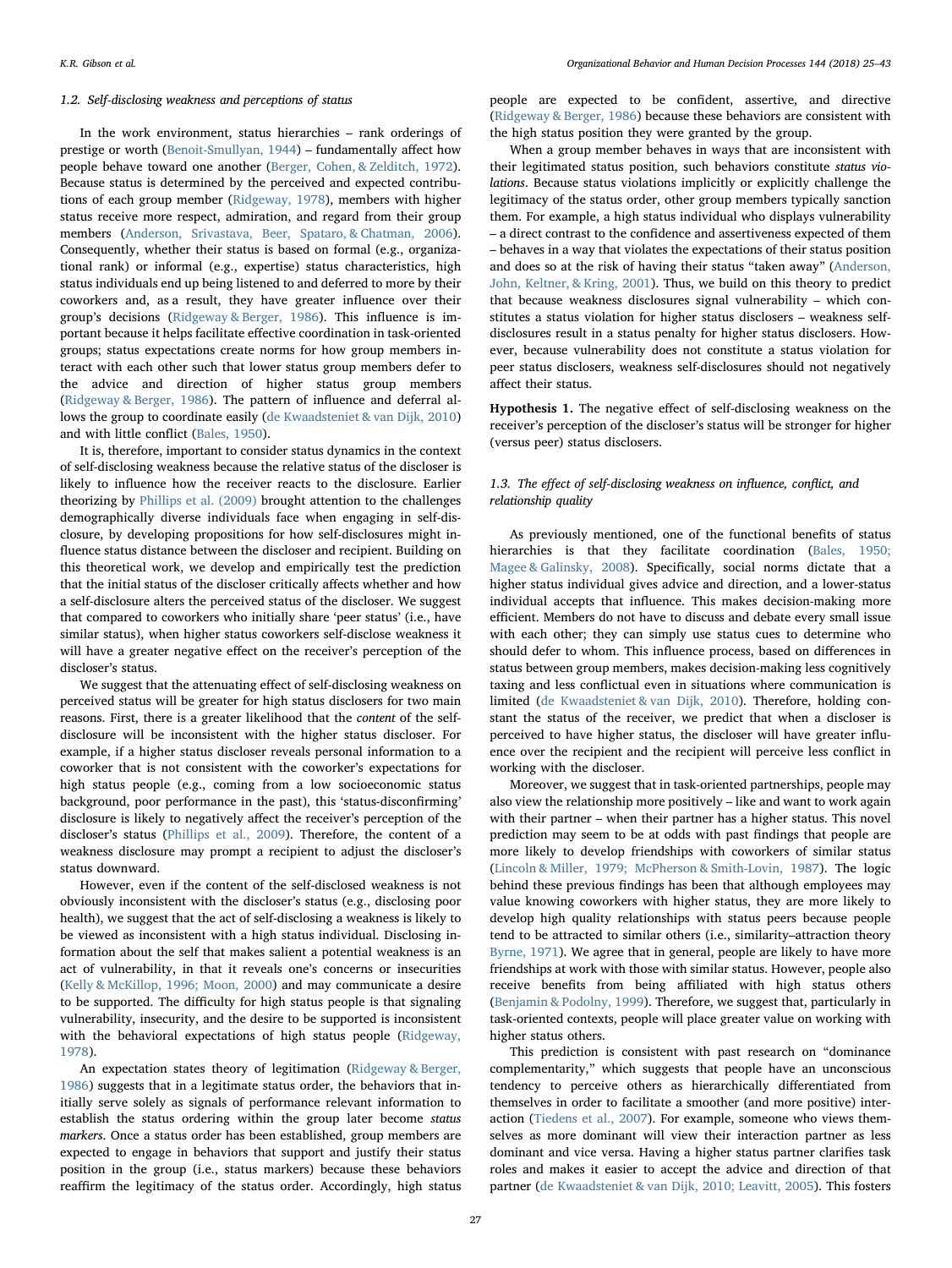<span id="page-3-0"></span>

Fig. 1. Theoretical model.

3. Study 1

a sense of understanding, cooperation and liking between the interaction partners ([Tiedens et al., 2007\)](#page-18-0). Therefore, we predict that in the context of task-oriented relationships, the perceived status of the discloser will be positively related to the receiver's perception of both the effectiveness and quality of the relationship. Taken together, the above arguments lead to the following hypothesis:

<span id="page-3-2"></span>Hypothesis 2. Higher post-disclosure status of the discloser will be (a) positively related to discloser influence, (b) negatively related to task conflict, and (c) positively related to relationship quality.

In sum, in task-oriented partnerships, when a discloser is perceived to have higher status relative to the receiver, it will be associated with greater influence, less conflict, and higher relationship quality. The corollary of these two hypotheses together is that in situations where self-disclosing weakness attenuates the discloser's status (i.e. higher status disclosers), this self-disclosure will undermine the discloser's influence, encourage conflict, and weaken relationship quality. However, in situations where self-disclosing weakness does not affect perceptions of the discloser's status (i.e. peer status disclosers), selfdisclosure should not significantly affect influence dynamics, conflict, or relationship quality. Thus, we predict (see theoretical model in [Fig. 1\)](#page-3-0):

<span id="page-3-3"></span>Hypothesis 3. The indirect effects of self-disclosing weakness on (a) discloser influence, (b) task conflict, and (c) relationship quality (through the discloser's post-disclosure status) will be moderated by the discloser's initial status (higher versus peer). That is, we expect to find the indirect effects for higher, but not peer status disclosers.

#### 2. Overview of the current research

We conducted three laboratory studies to test our hypotheses. In Studies 1 and 2, we examined whether and how self-disclosing a taskrelevant (Study 1) and task-irrelevant (Study 2) weakness by a higher (versus peer) status coworker during an interdependent task affected the discloser's post-disclosure status and consequently affected the extent to which the receiving coworker was influenced by the discloser, perceived task conflict with the discloser, and perceived higher relationship quality with the discloser. In Study 3, we examined perceived vulnerability as the proposed psychological process explaining why the post-disclosure status of higher (but not peer) status disclosers is attenuated by weakness disclosure. Data and syntax for all studies conducted to test our theory are available online at: [https://osf.io/b529u/?](https://osf.io/b529u/?view_only=fb8eb2434c174a5f89d91d642fb528fd) [view\\_only=fb8eb2434c174a5f89d91d642fb528fd.](https://osf.io/b529u/?view_only=fb8eb2434c174a5f89d91d642fb528fd)

The purpose of Study 1 was to provide an initial test of our hypotheses and examine how self-disclosing weakness affects influence, conflict, and relationship quality in task-oriented partnerships, depending on the status of the discloser. We tested our hypotheses in a controlled laboratory environment in order to isolate the effects of higher versus peer status coworkers' self-disclosing weakness on receivers. We examined participants' behavior in terms of the extent to which they were influenced by their partner (i.e., the discloser) by accepting and following their advice during the interdependent work task, and participants also reported their perception of task conflict and relationship quality with their partner.

### 3.1. Method

#### 3.1.1. Participants and design

To test our hypotheses, we used a 2 (status: higher status vs. peer status)  $\times$  2 (self-disclosure: weakness disclosure vs. no disclosure) between-subjects design. One hundred and eighty-eight undergraduate university students participated in the experiment for course credit. Participants who reported suspicion about their partner's identity (46 participants; 24.5% of full sample) were excluded from our analyses, leaving 142 participants (49.3% male with an average age of 20.54 years ( $SD = 1.82$ )) in our final sample.<sup>2</sup> This sample of participants was 57.7% Caucasian, 28.2% Asian, 6.3% African American, 2.1% Hispanic, and 5.6% self-identified as "other". To incentivize participants to take the research activity seriously, participants were informed that the best performing team would win a \$20 Starbucks gift card.

### 3.2. Procedure

Participants arrived at the laboratory and were seated in separate cubicles in front of a computer. Once all participants had arrived, it was announced that the research project was a joint collaboration between the researcher in the lab and two of the researcher's friends, one of whom worked at a peer institution (i.e., similar prestige as the university at which the research was conducted) and the other at a higher status institution. The students were advised that the purpose of the joint study was, in part, to give the students an opportunity to collaborate with students at other universities.

To reinforce the believability of the cover story, the experimenter

<span id="page-3-1"></span> $^{\rm 2}$  Including the suspicious participants did not change the pattern or significance of the results. All significant comparisons and indirect effects presented in the results section remained significant ( $ps < 0.05$ ).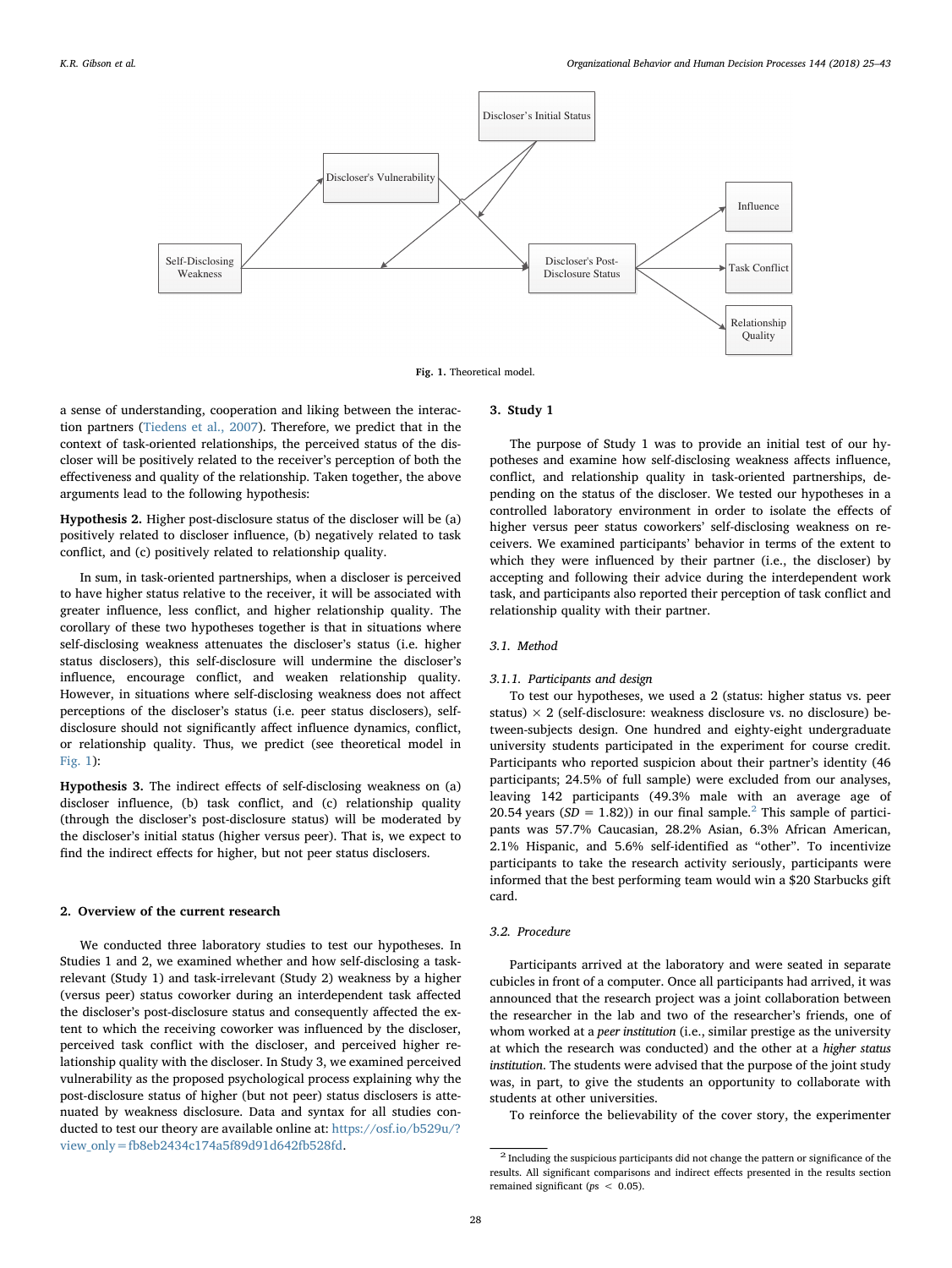informed the participants that one of the research sites was experiencing technical difficulties. The participants were asked to be patient for a few minutes while the technical issues were resolved. During this time, the experimenter was seen to be communicating with the researchers at the other locations (audibly received and sent a series of text messages) and then announced when each of the other two research sites were online. Once all the research sites were ostensibly "up and running", participants were allowed to log on to their computers and begin the study, which involved completing a work task with a virtual partner from one of the partner institutions. In reality, there were no other institutions involved in the study and participants' virtual partner was a confederate such that all communication from the partner was preprogrammed.

Before starting the work task, participants read that each partner should answer some informational questions to get-to-know each other (e.g., "What is your name? Briefly describe where you go to school and what you are studying.", "Where do you live?", "What do you do for fun?", "What are your typical study habits?"). The questions were adapted from [Ensari and Miller](#page-17-29)'s (2002) self-disclosure manipulation to encourage initial self-disclosure, and help participants establish a relationship with their partner. After participants submitted their responses, they waited briefly on a holding page and then received responses from their partner.

### 3.2.1. Manipulation of discloser's initial status

Based on their random assignment to a discloser-status condition (higher status vs. peer status), participants received get-to-know-you responses from one of two profiles. In the higher status discloser condition, the profile revealed that their partner, "John Greene", was an MBA student completing a finance concentration at a higher status institution, who founded and sold his own start-up company and liked to vacation in Fiji. In the peer status discloser condition, the profile revealed that their partner, "John Greene" was an undergraduate student completing a marketing concentration from a peer institution, who worked at a start-up company and liked to vacation in Miami.

#### 3.2.2. Experimental task

After the get-to-know-you exercise, participants began the work task. Following previous research, we used a contrast sensitivity task (Kalkhoff[, 2005; Moore, 1969; Willer, 2009](#page-17-30)) which included three rounds: a practice round, a first round, and a second (final) round. Each round included 5 unique images (see [Appendix A](#page-14-0) for sample images), and participants had 25 s to look at the image. The images consisted of black and white squares and participants were asked to indicate the percentage of the image that consisted of white squares versus black squares. In reality, every image was 50% white squares and 50% black squares. However, previous studies have found that the complexity of the images makes it difficult for people to accurately assess the percentage of black versus white squares, permitting the experimenter to manipulate feedback about task performance (Kalkhoff[, 2005; Moore,](#page-17-30) [1969; Willer, 2009\)](#page-17-30).

Following the practice round, participants were told that to complete the task together, one partner would be the "feedback-giver" and the other would be the "feedback-taker". All participants were told they had been assigned to the role of "feedback-taker" and their partner had been assigned to the role of "feedback-giver". To make their partner's feedback credible, participants read that their score on the practice round was 2/5 whereas their partner's score was 4/5.

Participants read that the "feedback-giver" would have the opportunity to provide the "feedback-taker" with feedback at several points during the task, which they could then use to amend their responses—with emphasis that only their final answer would count towards their team's score. This enabled us to examine a behavioral manifestation of influence – the extent to which participants accepted and acted in accordance with their partner's direction (described in detail below). The feedback that participants received was directional

but did not specify a numerical value for the change (e.g., "I see more black than you do. Will you look again?"). All participants received the exact same feedback messages from their partner during each of the first and second rounds. The only difference in feedback between conditions was a feedback message that participants received at the end of the first round, which constituted the self-disclosing weakness manipulation.

### 3.2.3. Self-disclosing weakness manipulation

After participants completed the first round of the task, participants in the weakness disclosure condition received the message below from their partner, which was pretested using a separate sample.<sup>[3](#page-4-0)</sup> Participants assigned to the no disclosure condition received the same message only without the italicized self-disclosure.

Round one went great. You did a good job of picking between white and black. You managed your time well. I didn't keep up with how often our answers were different. I should be more detail-oriented. Not a lot of people know, but I'm on academic probation. I don't graduate if I don't earn a 3.0 this semester, but I guess that doesn't matter for this… Keep up the good work. I think we can win the Starbucks gift card!

After reading the above feedback message, participants answered questions about their perception of their partner's status, completed the final round of the task, and then answered a number of questions about their experience in the study including task conflict and relationship quality. The study measures are described below.

### 3.3. Measures

Unless otherwise indicated, all items were measured on a 7-point Likert-type scale anchored at  $1 =$  strongly disagree and  $7 =$  strongly agree.

### 3.3.1. Post-disclosure status

We assessed the receivers' perception of the discloser's status after the disclosure using an adapted version of the ladder measure of subjective social status [\(Singh-Manoux, Adler, & Marmot, 2003](#page-17-31)). Participants were asked to "Think of this scale as representing where people stand in a group. At the right of the scale (10) are the people who are most respected, admired, and held in highest regard. At the left of the scale (0) are the people who are the least respected, admired, and held in lowest regard…" and to indicate where on the scale they thought their partner would stand. Thus, higher scores indicate that the receiver perceived the discloser to have a higher status.

#### 3.3.2. Influence

We conceptualize influence as the extent to which the discloser is able to modify the recipient's behavior during the task ([Anderson & Kildu](#page-16-6)ff, 2009). Accordingly, we operationalized influence as how much the recipient changed their answers in response to feedback from the discloser during the task.

Specifically, during the task, the discloser had four opportunities to influence the answer of the participant by giving the receiver (i.e., the

<span id="page-4-0"></span> $3$  The self-disclosure manipulation was pretested using a separate sample of 101 participants (61.4% male,  $M_{age} = 32.72 \text{ years}$  ( $SD_{age} = 8.63$ )) recruited online via Mechanical Turk. Participants imagined completing a virtual task with a partner and were randomly assigned to read the weakness disclosure or no disclosure version of the partner's feedback. Participants assessed the extent to which  $(1 = not at all to 7 = very much)$ the partner shared personal information ("…meaningful personal information") or a weakness ("...shortcoming/weakness/imperfection";  $\alpha = 0.92$ ) about themselves. We found that participants in the weakness disclosure condition viewed the feedback as significantly more personal ( $M = 5.29$ ,  $SD = 1.29$ ), and more of a weakness ( $M = 5.31$ ,  $SD = 1.61$ ), than those in the no disclosure condition ( $M = 3.26$ ,  $SD = 1.48$ ),  $F(1, 99)$  $= 54.37, p < 0.001, \eta^2 = 0.355, \text{ and } (M = 4.39, SD = 1.42), F(1, 99) = 9.39,$  $p = 0.003$ ,  $\eta^2 = 0.087$ , respectively. These results confirm the effectiveness of the weakness self-disclosure manipulation.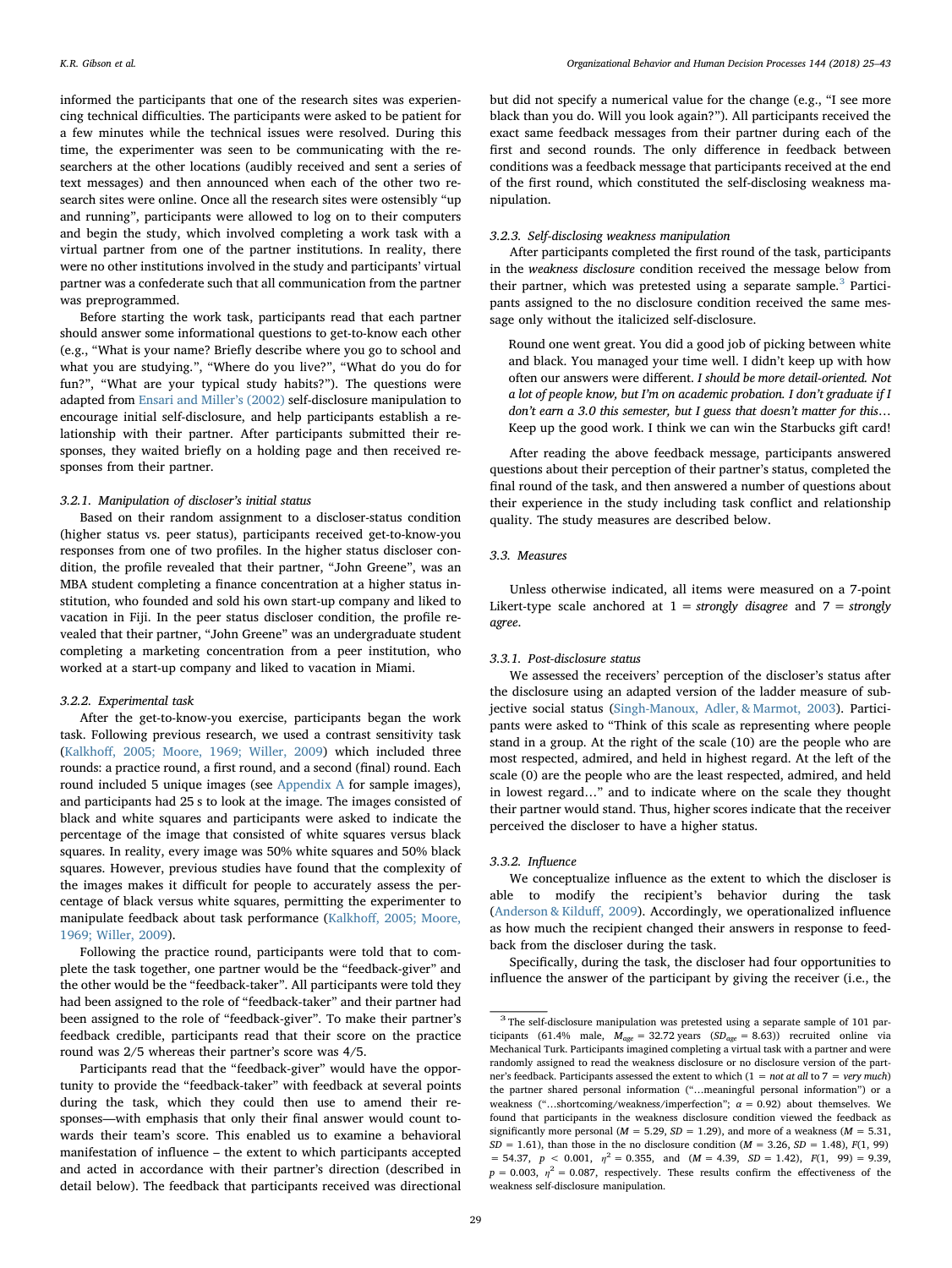participant) feedback that the initial answer was either too high or too low. The participant then had the opportunity to reconsider and resubmit the answer based on the discloser's feedback. We assessed the discloser's influence over the recipient by calculating how much participants changed their answer based on the discloser's feedback. For example, if a participant's initial answer about the percentage of black in the image was 35, and the discloser suggested that "I see more black than you do. Will you look again?", a participant who took the discloser's advice and changed their answer to 60 received an influence score of  $+25$  for that question. If that same participant did not agree with the discloser and instead changed the answer to 30, their influence score would be −5 for that question. Because the discloser provided feedback on four questions, we summed the changes participants made across all four questions as a measure of the discloser's total influence  $(M = 22.60, SD = 16.44, Min = -30.00, Max = 80.00)$  during the task.

### 3.3.3. Task conflict

We assessed receivers' perceptions of task conflict by asking participants to respond to Jehn'[s \(1995\)](#page-17-32) four task conflict items adapted for this setting (e.g., "There was conflict between me and my partner about the work we did";  $\alpha = 0.87$ ).

#### 3.3.4. Liking

We assessed receivers' perceptions of the quality of their relationship with the discloser by asking participants to respond to four items adapted from Hamstra and colleagues' ([Hamstra, Van Yperen,](#page-17-33) [Wisse, & Sassenberg, 2013](#page-17-33)) liking scale including "My partner seems like a pleasant person to me", and "I would like to work with my partner again" ( $\alpha = 0.92$ ).

#### 3.3.5. Manipulation and suspicion checks

To determine the effectiveness of the status manipulation, participants responded to three items adapted from [Anderson et al. \(2001\)](#page-16-4) on the extent to which at the beginning of the exercise they perceived their partner was "In a position of high status?", "Had considerable influence?", and "Was prestigious?" ( $\alpha = 0.95$ ). To assess whether participants believed their partner was real, we asked the open-ended question: "Was there anything about this research study that seemed unusual?" Responses that indicated suspicion about their partner's identity were coded as "1"; participants who did not indicate suspicion were coded as "0".

### 3.4. Results

Descriptive statistics and correlations among the study variables are provided in [Table 1.](#page-5-0)

### 3.4.1. Discloser status manipulation check

An ANOVA revealed that in the higher status condition, participants perceived their partner to have higher status ( $M = 5.40$ ,  $SD = 1.19$ ) than in the peer status condition ( $M = 5.02$ ,  $SD = 1.14$ ),  $F(1, 140)$ 

<span id="page-5-0"></span>Means, standards deviations, and correlations among Study 1 variables.

<span id="page-5-1"></span>

Fig. 2. The effect of self-disclosing weakness on the discloser's post-disclosure status by the discloser's initial status (Study 1).

= 3.77,  $p = 0.054$ ,  $n^2 = 0.026$ . It is worth noting that there was no significant ( $ps > 0.23$ ) main effect or interaction of the weakness disclosure on perceptions of the discloser's initial status.

#### 3.4.2. Post-disclosure status

To test [Hypothesis 1,](#page-2-0) that the effect of self-disclosing weakness on the discloser's post-disclosure status will depend on the discloser's initial status, we conducted a  $2 \times 2$  univariate ANOVA. Results showed a main effect of self-disclosing weakness,  $F(1, 138) = 9.21$ ,  $p = 0.003$ ,  $\eta^2$  = 0.063, no main effect of initial discloser status,  $F(1, 138)$  = 0.48,  $p = 0.492$ , on the receiver's perception of the discloser's status postdisclosure, and also the predicted significant interaction between selfdisclosing weakness and initial discloser status,  $F(1, 138) = 4.09$ ,  $p = 0.045$ ,  $\eta^2 = 0.029$ .

Examining the pattern of the interaction [\(Fig. 2\)](#page-5-1), we found that when the discloser had higher status initially, self-disclosing weakness negatively affected the receiver's perception of the discloser's postdisclosure status (disclosure:  $M = 7.33$ ,  $SD = 1.77$ , vs. no disclosure:  $M = 8.63$ ,  $SD = 0.97$ ,  $t(1\ 3\ 8) = 3.66$ ,  $p < 0.001$ ,  $\eta^2 = 0.089$ . However, when the discloser initially had peer status, self-disclosing weakness did not significantly affect the receiver's perception of the discloser's post-disclosure status (disclosure:  $M = 7.68$ ,  $SD = 1.63$ , vs. no disclosure:  $M = 7.94$ ,  $SD = 1.77$ ),  $t(1\ 3\ 8) = 0.70$ ,  $p = 0.485$ ,  $\eta^2$  = 0.004). These findings provide support for [Hypothesis 1](#page-2-0) and show that self-disclosing weakness had a greater negative effect on the receiver's perception of the discloser's status when the initial status of the discloser was higher.

#### 3.4.3. Influence, task conflict and relationship quality

We further predicted that by attenuating the discloser's post-disclosure status, self-disclosing weakness would affect (a) the discloser's influence, (b) task conflict, and (c) relationship quality when the discloser initially had higher status. Providing support for [Hypotheses](#page-3-2) [2a](#page-3-2)–c, results revealed significant effects of the discloser's post-disclosure status on influence,  $B = 1.83$ ,  $SE = 0.90$ ,  $p = 0.043$  (95% CI [0.06, 3.60]), task conflict,  $B = -0.16$ ,  $SE = 0.06$ ,  $p = 0.011$  (95% CI

| Variable       |                                                                                | M                     | <b>SD</b>             |                            | ົ                       | J.                              |                 |            |
|----------------|--------------------------------------------------------------------------------|-----------------------|-----------------------|----------------------------|-------------------------|---------------------------------|-----------------|------------|
| 1.<br>2.<br>3. | Disclosure<br>Discloser's Initial Status<br>Discloser's Post-Disclosure Status | 0.51<br>0.52<br>7.90  | 0.50<br>0.50<br>1.59  | $-0.06$<br>$-0.26$ **      | 0.07                    |                                 |                 |            |
| 4.<br>5.<br>6. | Influence<br><b>Task Conflict</b><br>Liking                                    | 22.60<br>2.46<br>5.88 | 16.45<br>1.12<br>0.94 | $-0.04$<br>0.10<br>$-0.18$ | $-0.02$<br>0.04<br>0.17 | 0.18<br>$-0.23$ **<br>$0.60***$ | $-0.25$<br>0.21 | $-0.34$ ** |

Note. Initial status was coded  $1 =$  high status,  $0 =$  peer status.

<span id="page-5-3"></span><span id="page-5-2"></span> $* p \leq 0.05$ .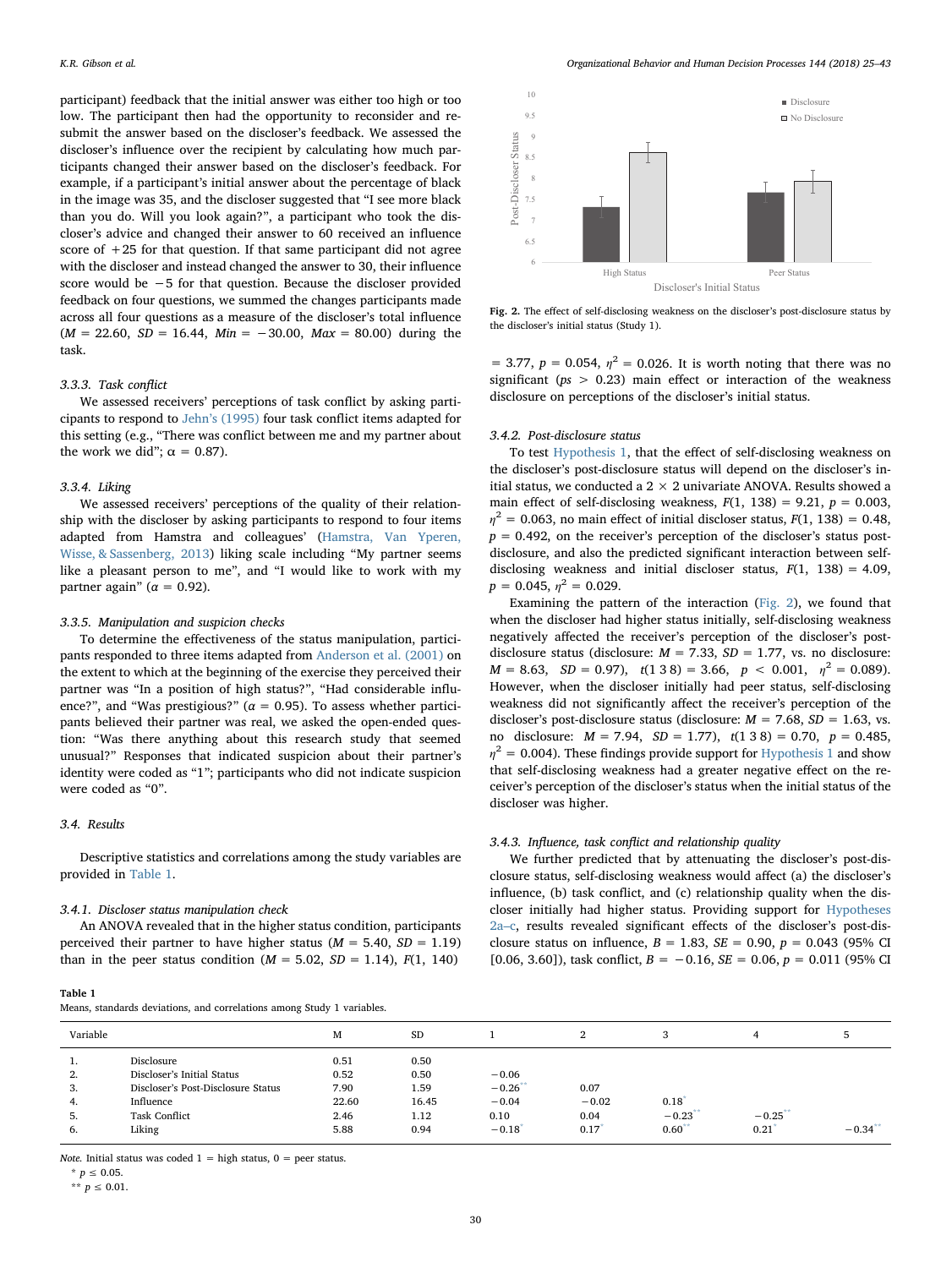<span id="page-6-0"></span>

Fig. 3. The indirect effect of self-disclosing weakness on influence, task conflict, and liking through the discloser's post-disclosure status, conditional on the discloser's initial status (Study 1). Note: Unstandardized coefficients are reported (the coefficient in parenthesis indicates the direct effect of self-disclosing weakness on the respective outcome prior to controlling for the discloser's post-disclosure status). The model was tested in separate analyses in SPSS. \*\*\*p  $\leq 0.001$ , \*\*p  $\leq 0.01$ , \*p  $\leq 0.05$ .

 $[-0.27, -0.04]$ , and liking,  $B = 0.35$ ,  $SE = 0.04$ ,  $p < 0.0001$  (95%) CI [0.27, 0.43]).

To test our moderated mediation hypotheses, we conducted bootstrapped moderated mediation analyses for each of the three dependent variables by constructing the indirect effect of the independent variable on the dependent variable through the mediator using PROCESS in SPSS 21 ([Hayes, 2013\)](#page-17-34) (model 7 with 10,000 resamples). Thus in each model, self-disclosing weakness was entered as the independent variable, the discloser's initial status was the proposed moderator, the discloser's post-disclosure status was entered as the proposed mediator, and the dependent (outcome) variables were (a) task influence, (b) task conflict and (c) liking. [Fig. 3](#page-6-0) displays our results.

In the model with task influence entered as the dependent variable, we found a significant negative indirect effect  $(-1.90)$  of self-disclosing weakness on influence through the discloser's post-disclosure status, conditional on the discloser's initial status (95% CI [−5.57, −0.12]). Specifically, self-disclosing weakness had a negative indirect effect (−2.38) on influence through the discloser's post-disclosure status when the discloser's initial status was higher (95% CI [−5.35, −0.48]), but did not have a significant indirect effect on influence (−0.48) when the discloser initially had peer status (95% CI [−2.63, 0.77]). Consistent with [Hypothesis 3a](#page-3-3), these findings indicate that self-disclosing weakness had a negative effect on the discloser's influence through lowered perceptions of the discloser's status, but only when the discloser initially had higher status than the receiver.

Next, in the model with task conflict as the dependent variable, we found a positive and significant indirect effect (0.16) of self-disclosing weakness on task conflict through the discloser's post-disclosure status, conditional on the discloser's initial status (95% CI [0.02, 0.46]), such that self-disclosing weakness had a positive indirect effect (0.20) on task conflict through the discloser's post-disclosure status when the discloser's initial status was high (95% CI [0.06, 0.41]), but the indirect effect (0.04) was not significant when the discloser initially had peer status (95% CI [ $-0.07$ , 0.20]). Consistent with [Hypothesis 3](#page-3-3)b, these findings show that self-disclosing weakness resulted in greater task conflict because of lowered perceptions of the discloser's status, but only when the discloser initially had higher status than the receiver.

Finally, in the model with liking as the dependent variable, results revealed a significant negative indirect effect (−0.36) of self-disclosing weakness on liking through the discloser's post-disclosure status, conditional on the discloser's initial status (95% CI  $[-0.86, -0.03]$ ). That is, self-disclosing weakness undermined the relationship quality in the partnership by lowering the discloser's status following the disclosure, but only when discloser's initial status was higher (Indirect effect =  $-0.45$ ; 95% CI [ $-0.79$ ,  $-0.22$ ]); when the discloser initially had peer status, relationship quality was unaffected by self-disclosing weakness (Indirect effect =  $-0.09$ ; 95% CI  $[-0.35, 0.20]$ ). These findings provide support for [Hypothesis 3c](#page-3-3), and show that self-disclosing weakness undermines relationship quality (through lowered perceptions of the discloser's status), but only when the discloser's initial status is higher relative to the receiver.

#### 3.5. Discussion

In the context of task-oriented partnerships, we found that for higher status individuals, self-disclosing weakness to a coworker negatively affected the coworker's perception of the discloser's status and, as a result, undermined the discloser's influence during the task, encouraged task conflict, and diminished liking. Importantly, peer status disclosers did not experience any of these negative repercussions from self-disclosing weakness to their coworker.

These findings are particularly notable because in organizations, higher status individuals may be motivated to disclose information about their weaknesses to a coworker in order to reduce the status distance between them in the hopes of developing a closer relationship and working better together as a result. Our findings imply that although the disclosure may be effective in reducing status distance (by attenuating the status of the discloser), this "status loss" [\(Marr & Thau,](#page-17-12) [2014\)](#page-17-12) may actually lead to outcomes opposite to those intended by the discloser – less influence, more conflict, and less liking.

However, there are several limitations of this study that need to be addressed. First, the self-disclosed weakness used in this study (i.e., being on academic probation) could have been viewed by participants as containing information directly relevant to the discloser's ability to effectively perform in the study's task. Therefore, it is possible that it was negative task-relevant information driving our findings rather than the act of self-disclosing weakness per se. This possibility is mitigated somewhat by the fact that both the peer and higher status discloser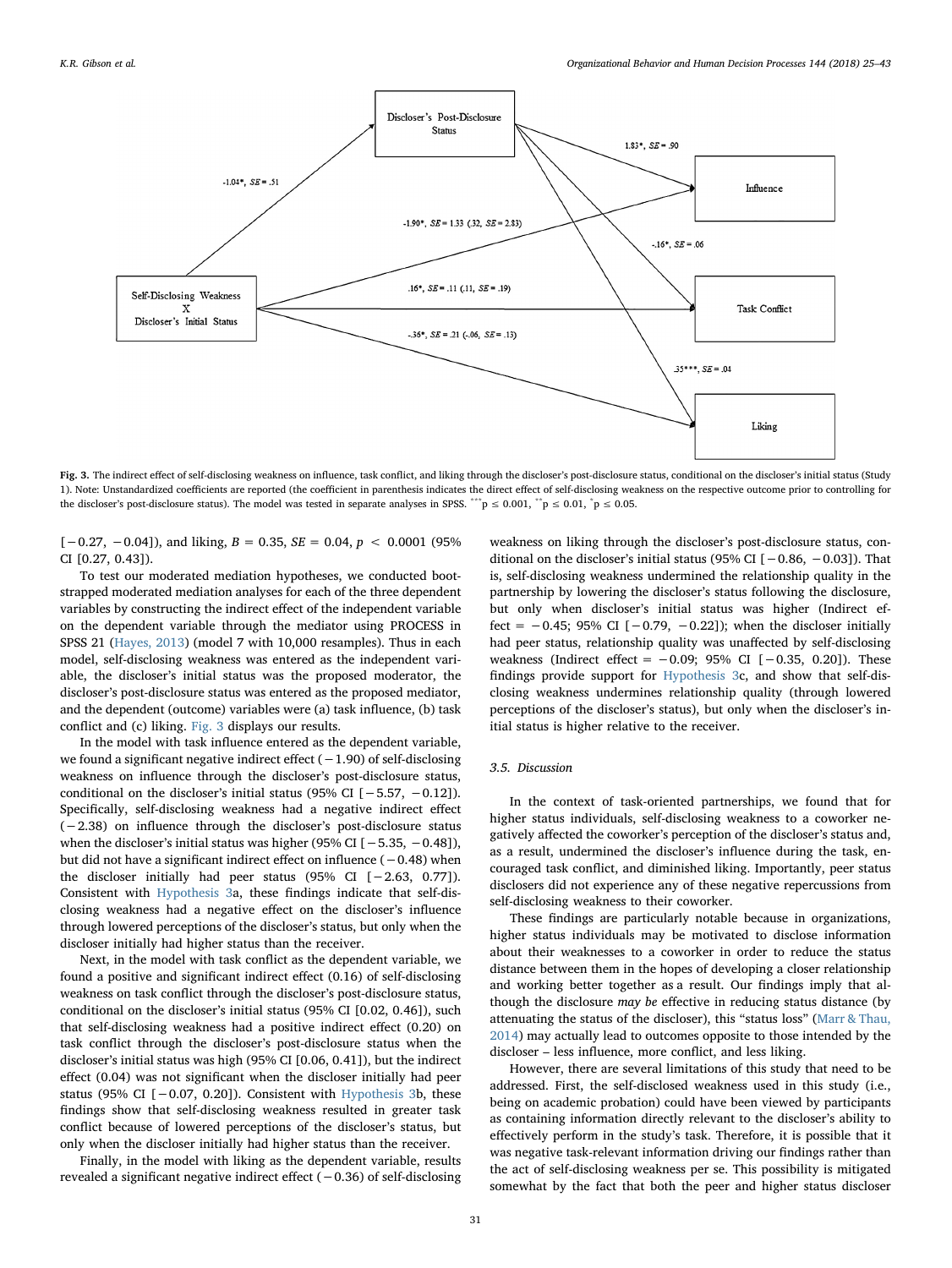shared the same task-relevant information, such that if this was driving the results we would expect the perceived status and influence of the peer discloser to have been negatively affected by the self-disclosure as well (we did not find any such effects). However, we further address this limitation in Study 2. Finally, the name of the discloser in this study, "John Greene", implies that the discloser is male and therefore it is possible that participants' reactions were specific to a high status male self-disclosing weakness. We designed Study 2 to address these limitations.

### 4. Study 2

The purpose of Study 2 was to strengthen the internal validity of our findings by constructively replicating and extending the results of Study 1, using a task-irrelevant manipulation of self-disclosing weakness, initials for the discloser to address possible gender effects, and a different task. Finally, in addition to our behavioral measure of influence, we included a behavioral measure of relationship quality.

### 4.1. Method

### 4.1.1. Participants and design

As in Study 1, we used a 2 (status: higher status vs. peer status)  $\times$  2 (self-disclosure: disclosure vs. no disclosure) between-subjects design. Two hundred and seventy-eight undergraduate university students participated in the experiment for course credit. Thirty-two participants (11.5% of the full sample) who indicated suspicion about their partner's identity were removed<sup>[4](#page-7-0)</sup> from the sample. Our final sample consisted 245 participants (49.8% male with an average age of 20.49  $(SD = 1.60)$ ). This sample was 65.3% Caucasian, 19.2% Asian, 6.1% African American, 4.9% Hispanic, and 4.5% self-identified as "other". As in Study 1, we incentivized participants by indicating that the best performing team would win a \$20 Starbucks gift card.

#### 4.2. Procedure

Participants received an e-mail the night before the study and were told which laboratory (one of three possible laboratories in the building) they should go to the following day to complete the study on feedback and performance in virtual teams. In reality, all participants completed the study in the same laboratory, but the e-mail was intended to bolster the cover story that their partner would be participating in the study from a different lab in the building.

Once participants arrived at the laboratory to complete the study, the procedure was the same as Study 1 with several key changes. First, to manipulate the status of the discloser, "the partner" was either a fellow undergraduate (peer status) or an MBA student (higher status) at the same university, and the name of the partner was changed from "John Greene" to the username "JMG" to reduce the potential impact of the discloser's gender. Next, in Study 2 we used images from a different spatial judgment task and allowed participants 15 s to view each image (see [Appendix B](#page-15-0) for sample images). Finally, the self-disclosure was selected to be a task-irrelevant self-disclosed weakness (i.e., a disclosure about the participant's health).

### 4.2.1. Manipulation of discloser's initial status

As in Study 1, the partners' responses to the "get-to-know-you" exercise contained the initial status manipulation. Participants either read about a higher status partner – MBA student, who interned at a consulting firm, likes to play golf, and vacations in Hawaii – or peer status partner – an undergraduate student who interned at a fast-food chain company, likes to play basketball, and drives to the beach for a vacation.

### 4.2.2. Experimental task

As in the first study, the task was composed of three rounds (a practice round, first round, and final round) and each round included 5 unique images (see [Appendix B](#page-15-0) for sample images). For this study, the images used in the task were taken from research on visual judgment and graphical perception [\(Cleveland & McGill, 1984; Heer & Bostock,](#page-17-35) [2010; Hullman, Adar, & Shah, 2011\)](#page-17-35). The images shown to the participants were composed of rectangles, and each image always had a smaller rectangle labeled "A" and a larger rectangle labeled "B". Participants had 15 s to look at the image and "estimate the percentage A (the smaller rectangle) is of B (the larger rectangle)". This task was chosen because previous research has shown that it is difficult to make an accurate visual judgment, making the interpretation of the image subject to social influence [\(Cleveland & McGill, 1984; Hullman et al.,](#page-17-35) [2011\)](#page-17-35). Participants were shown an example before the practice round.

All participants read that they had been randomly assigned to the role of "feedback-taker", and that the "feedback-giver" would provide feedback at a number of points during the task which they could use to alter their response to the question. In reality all messages from their "partner" (i.e., the "feedback-giver") were preprogrammed. As in Study 1, the only difference in feedback between conditions was the message they received at the end of the first round, which constituted the selfdisclosing weakness manipulation (described below).

#### 4.2.3. Self-disclosing weakness manipulation

After the first round of the task, participants received the message below from their partner.<sup>[5](#page-7-1)</sup> Participants in the no disclosure condition received the same message only without the italicized self-disclosed weakness.

Round one went great. You did a good job of deciding what percentage of the small shapes fits into the bigger shape. You managed your time well. I'm not exactly sure how different each of our answers were in the end. Which is weird because I tend to remember small details like that. Maybe it is because I had a doctor's appointment today. He told me that I am overweight and that I need to lose 20–30 lb. Anyway, I guess that doesn't matter for this … Keep up the good work. I think we can win the Starbucks gift card!

After reading the above feedback message, participants answered several questions about their partner, completed the final round, and responded to a number of final questions about their experience in the study, including measures of task conflict and relationship quality. The measures are described below.

### 4.3. Measures

Unless otherwise indicated, all items were measured on a 7-point Likert-type scale anchored at  $1 =$  strongly disagree and  $7 =$  strongly agree.

<span id="page-7-0"></span><sup>4</sup> Including these participants did not change the pattern of the results, and all significant comparisons and indirect effects remained significant ( $ps < 0.05$ ), with the exception of three effects that became marginally significant ( $ps < 0.10$ ), including: (1) the interaction between self-disclosing weakness and discloser's initial status, F(1, 275) = 2.99,  $p = 0.085$ ,  $\eta^2 = 0.011$ , (2) the indirect effect of self-disclosing weakness on task conflict, 90% CI [0.02, 0.43], and (3) the indirect effect of self-disclosing weakness on the desire for a future relationship, 90% CI [−0.38, −0.15]).

<span id="page-7-1"></span><sup>5</sup> As in Study 1, we conducted a pretest (100 participants; 65% male,  $M_{\text{age}} = 34.65$  years (SD<sub>age</sub> = 10.63)) to verify that the self-disclosing weakness manipulation involved sharing meaningful personal and weakness ( $\alpha = 0.94$ ) information. We found that participants in the weakness disclosure condition viewed the feedback as more personal ( $M = 4.86$ ,  $SD = 1.60$ ) and more of a weakness ( $M = 4.95$ ,  $SD = 1.44$ ) than did those in the no disclosure condition  $(M = 3.35, SD = 1.43), F(1, 98) = 24.78$ ,  $p < 0.001$ ,  $\eta^2 = 0.202$ , and  $(M = 3.48, SD = 1.41)$ ,  $F(1, 98) = 26.55$ ,  $p < 0.001$ ,  $n^2 = 0.213$ , respectively.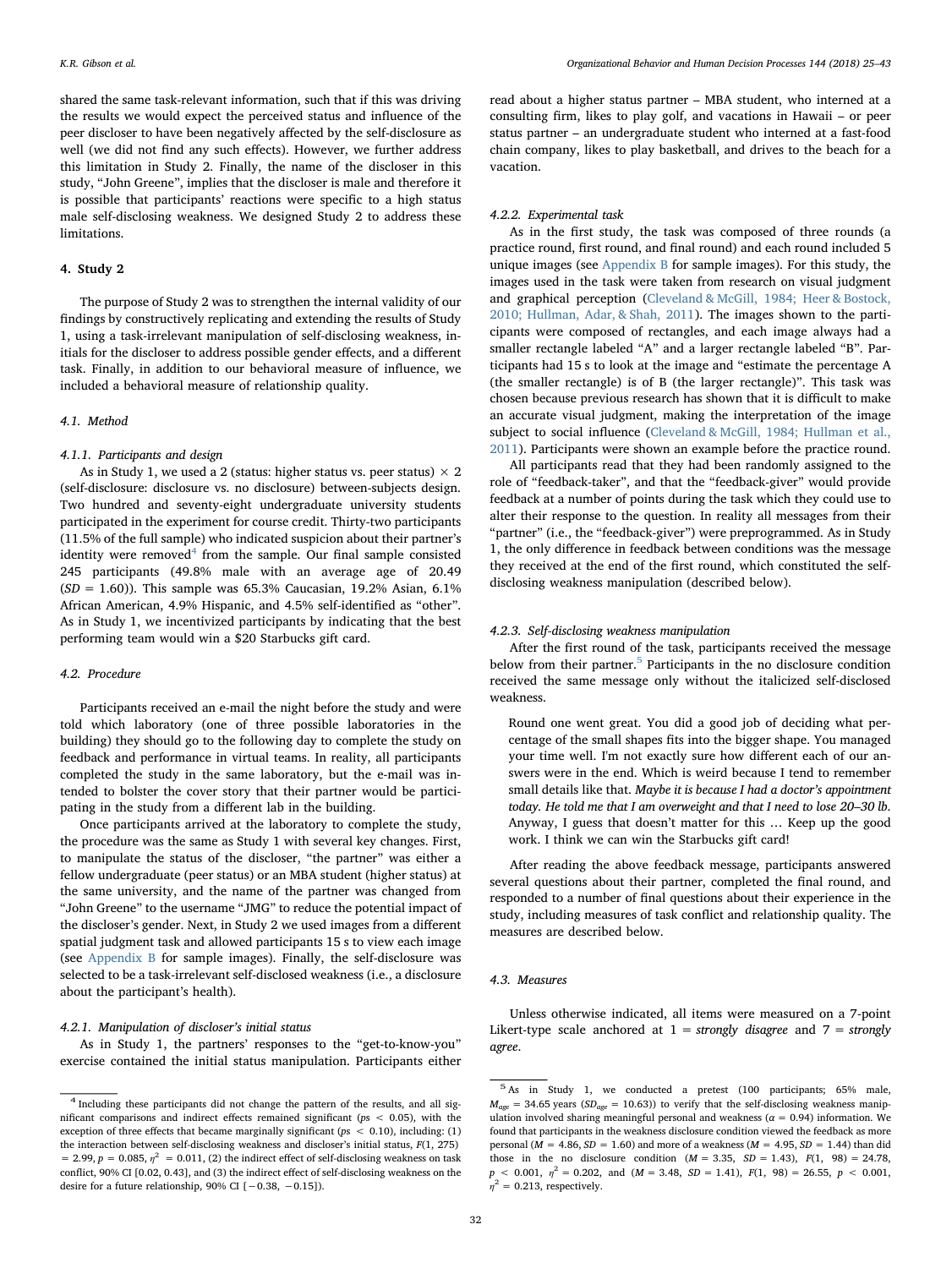#### 4.3.1. Post-disclosure status

We assessed the receiver's perception of the discloser's status after the self-disclosure manipulation with four items adapted from [Pettit,](#page-17-36) [Sivanathan, Gladstone, and Marr \(2013\)](#page-17-36) including, "Respect your partner", "Admire your partner", "Hold your partner in high regard", and "Feel like your partner had a great deal of status" ( $\alpha = 0.90$ ).

### 4.3.2. Influence

The measure of influence was assessed in exactly the same way as in Study 1. The discloser provided feedback on four of the participant's responses (e.g., "…I think A is bigger than you think"), and we examined how much participants changed each of their answers in response to the discloser's feedback. We summed the changes that participants made in response to each instance of feedback to create a measure of the discloser's total influence during the task ( $M = 26.30$ ,  $SD = 17.35$ ,  $Min = -49.00$ ,  $Max = 99.00$ ).

### 4.3.3. Task conflict

The measure of task conflict was assessed using the same items as Study 1 ( $\alpha = 0.88$ ).

#### 4.3.4. Desire for future relationship

In this study we created a behavioral measure to assess the extent to which participants liked and potentially wanted to develop a future relationship with their partner (i.e., relationship quality). We asked participants to indicate whether they would be interested in staying in touch with the partner via e-mail, LinkedIn, and Facebook. Participants could check a box to indicate by which method(s) they would be willing to connect with their partner ( $0 =$  "No, I would not",  $1 =$  "Yes, I would"). We summed participants' responses to create a composite measure of participants' desire to have a future relationship with their partner ( $M = 1.24$ ,  $SD = 1.13$ ,  $min = 0$ ,  $max = 3$ ).

#### 4.3.5. Manipulation and suspicion checks

We used the same manipulation check described in Study 1 to verify the effectiveness of the discloser's initial status manipulation  $(\alpha = 0.95)$ . To determine whether participants were suspicious about their virtual partner without triggering suspicion, we asked participants a more subtle open-ended question: "Do you have any final comments for us about your partner?". Participants who indicated suspicion about their partner's identity were coded as "1" and those who did not indicate suspicion were coded as "0".

### 4.4. Results

Descriptive statistics and correlations among the study variables are provided in [Table 2.](#page-8-0)

### 4.4.1. Manipulation checks

Confirming the effectiveness of the discloser status manipulation, an ANOVA showed that in the higher discloser status condition, participants perceived their partner to have higher status  $(M = 5.33)$ ,

<span id="page-8-1"></span>

Fig. 4. The effect of self-disclosing weakness on the discloser's post-disclosure status by the discloser's initial status (Study 2).

 $SD = 1.22$ ) than the participants in the peer status condition  $(M = 4.16, SD = 1.25), F(1, 243) = 55.31, p < 0.001, \eta^2 = 0.185.$ 

#### 4.4.2. Discloser's post-disclosure status

We conducted an ANOVA and found main effects of self-disclosing weakness,  $F(1, 241) = 7.13$ ,  $p = 0.008$ ,  $n^2 = 0.029$  and discloser's initial status,  $F(1, 241) = 5.52$ ,  $p = 0.020$ ,  $p^2 = 0.022$ , as well as the predicted significant interaction between self-disclosing weakness and discloser's initial status,  $F(1, 241) = 3.85$ ,  $p = 0.051$ ,  $\eta^2 = 0.016$  on participants' perception of the discloser's post-disclosure status.

Probing the interaction ([Fig. 4\)](#page-8-1), we found that when the discloser's initial status was higher, self-disclosing weakness negatively affected the receiver's perception of the discloser's post-disclosure status (disclosure:  $M = 5.19$ ,  $SD = 0.95$ , vs. no disclosure:  $M = 5.82$ ,  $SD = 1.09$ ,  $t(2 4 1) = 3.26$ ,  $p = 0.001$ ,  $\eta^2 = 0.042$ . However, when the discloser initially had peer status, self-disclosing weakness did not significantly affect the receiver's perception of the discloser's post-disclosure status (disclosure:  $M = 5.13$ ,  $SD = 1.01$ , vs. no disclosure:  $M = 5.23$ ,  $SD = 1.22$ ),  $t(2 4 1) = 0.50$ ,  $p = 0.615$ ,  $\eta^2 = 0.001$ . These findings provide support for [Hypothesis 1](#page-2-0) and show that self-disclosing weakness had a greater negative effect on the receiver's perception of the discloser's post-disclosure status when the initial status of the discloser was higher.

#### 4.4.3. Influence, task conflict and relationship quality

We predicted that by attenuating the discloser's post-disclosure status, self-disclosing weakness would undermine influence, bolster task conflict and diminish relationship quality when the discloser initially has higher status [\(Fig. 5\)](#page-9-0). Consistent with [Hypotheses 2a](#page-3-2)–c, we found a significant effect of the discloser's post-disclosure status on task influence,  $B = 2.76$ ,  $SE = 1.01$ ,  $p = 0.007$  (95% CI [0.77, 4.74]), task conflict,  $B = -0.46$ ,  $SE = 0.07$ ,  $p < 0.0001$  (95% CI [-0.59,  $-0.33$ ]), and desire to stay connected,  $B = 0.42$ ,  $SE = 0.06$ ,  $p < 0.0001$  (95% CI [0.30, 0.54]).

Following the same bootstrapped moderated mediation procedures used in Study 1, we examined each of the three predicted moderated

#### <span id="page-8-0"></span>Table 2

Means, standards deviations, and correlations among Study 2 variables.

| Variable                         |                                                                                                                                                  | М                                             | <b>SD</b>                                     |                                            | $\Omega$                        |                                                  |                 |            |
|----------------------------------|--------------------------------------------------------------------------------------------------------------------------------------------------|-----------------------------------------------|-----------------------------------------------|--------------------------------------------|---------------------------------|--------------------------------------------------|-----------------|------------|
| 1.<br>2.<br>3.<br>4.<br>5.<br>6. | Disclosure<br>Discloser's initial status<br>Discloser's post-disclosure status<br>Influence<br>Task conflict<br>Desire for a future relationship | 0.49<br>0.49<br>5.35<br>26.28<br>2.75<br>1.24 | 0.50<br>0.50<br>1.10<br>17.35<br>1.22<br>1.13 | 0.00<br>$-0.16$<br>0.03<br>0.04<br>$-0.05$ | 0.15<br>0.02<br>$-0.05$<br>0.06 | $0.17^{n}$<br>$-0.41$ <sup>**</sup><br>$0.41$ ** | $-0.15$<br>0.08 | $-0.17$ ** |

Note. Initial status was coded  $1 =$  high status,  $0 =$  peer status.

<span id="page-8-3"></span><span id="page-8-2"></span>\*  $p \le 0.05$ .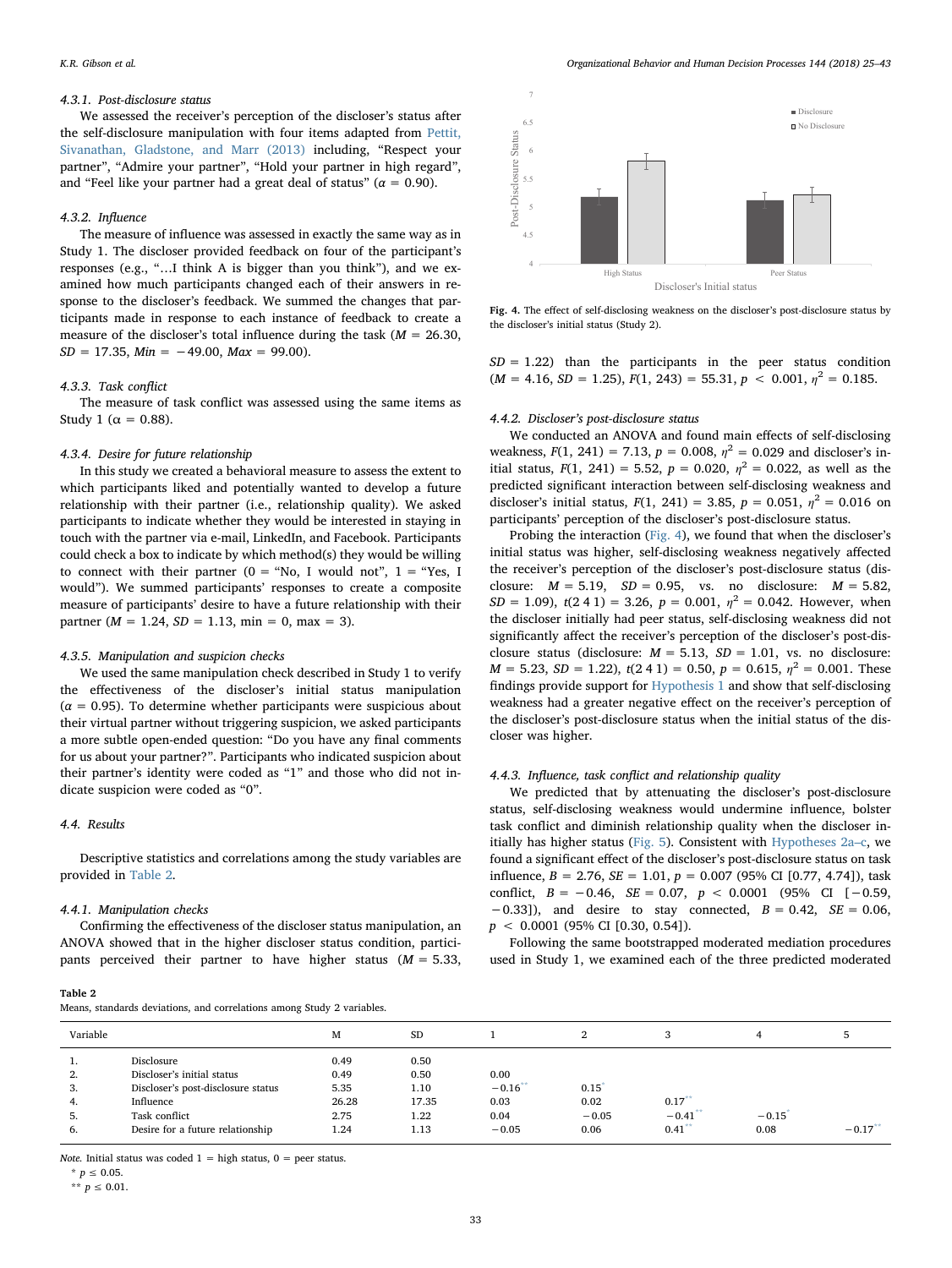<span id="page-9-0"></span>

Fig. 5. The indirect effect of self-disclosing weakness on influence, task conflict, and liking through the discloser's post-disclosure status, conditional on the discloser's initial status (Study 2). Note: Unstandardized coefficients are reported (the coefficient in parenthesis indicates the direct effect of self-disclosing weakness on the respective outcome prior to controlling for the discloser's post-disclosure status). The model was tested in separate analyses in SPSS. \*\*\*p  $\leq 0.001$ , \*p  $\leq 0.01$ , \*p  $\leq 0.05$ .

mediation models [\(Fig. 5\)](#page-9-0). In support of [Hypothesis 3a](#page-3-3), we found a negative and significant indirect effect (−1.49) of self-disclosing weakness on influence through the discloser's post-disclosure status, conditional on the discloser's initial status (95% CI [ $-3.85, -0.16$ ]). There was a significant negative indirect effect  $(-1.75)$  of self-disclosing weakness on influence through the receiver's perception of the discloser's post-disclosure status when the discloser's initial status was higher (95% CI [−3.57, −0.63]), but no significant indirect effect  $(-0.27)$  when the discloser initially had peer status (95% CI [-1.59, 0.79]).

Next, consistent with [Hypothesis 3b](#page-3-3), our results showed a positive and significant indirect effect (0.25) of self-disclosing weakness on task conflict through the discloser's post-disclosure status, conditional upon the discloser's initial status (95% CI [0.02, 0.54]). Self-disclosing weakness positively affected task conflict through the receiver's perception of the discloser's post-disclosure status when the discloser's initial status was higher (Indirect effect =  $0.29$ ;  $95\%$  CI [0.13, 0.50]), but not when the discloser initially had peer status (Indirect effect = 0.04; 95% CI  $[-0.14, 0.22]$ ).

Finally, as predicted by [Hypothesis 3](#page-3-3)c, we found a significant indirect effect (−0.23) of self-disclosing weakness on the desire for a future relationship through the discloser's post-disclosure status, conditional on the discloser's initial status (95% CI [ $-0.49, -0.005$ ]),<sup>[6](#page-9-1)</sup> such that self-disclosing weakness negatively affected (−0.27) the desire for a future relationship with their partner through the receiver's perception of the discloser's post-disclosure status when the discloser's initial status was higher (95% CI [ $-0.46$ ,  $-0.11$ ]), but not when the discloser initially had peer status (Indirect effect =  $-0.04$ ; 95% CI  $[-0.21, 0.13]$ ).

### 4.5. Discussion

These results constructively replicate the results of Study 1 and

show that for higher status individuals, self-disclosing weakness – even if the information disclosed is actually irrelevant to the task – attenuates their perceived status and, as a result, undermines their influence, increases task conflict, and harms the quality of the relationship.

However, there are three main limitations of this study that needed to be addressed in an additional experiment. First, the role of "feedback-giver" in the first two studies may have been interpreted by participants as a higher status role. Thus, even in the peer status condition, the participant may have viewed the discloser as being in a slightly higher status position.

Second, in the first two studies, we examined the effects of selfdisclosing weakness relative to not disclosing. Recent research by Uhlmann and colleagues on cultural differences in norms of workplace professionalism ([Uhlmann, Heaphy, Ashford, Zhu, & Sanchez-Burks,](#page-18-1) [2013; Uhlmann & Sanchez-Burks, 2014](#page-18-1)) suggests that any personal disclosure – even one that does not highlight a weakness – could potentially negatively affect the perceptions of a coworker's professionalism. Accordingly, it is possible that the effects we find are a consequence of a higher status individual disclosing personal information about themselves to their coworker, rather than a result of self-disclosing weakness per se.

Finally, the design of the first two studies did not enable us to examine the proposed psychological process (i.e., perceived vulnerability) that explains why self-disclosing weakness triggers status loss (and subsequent consequences) for higher, but not peer, status coworkers. This is particularly important because there are two reasonable alternatives, namely, that the weakness disclosures used in the first two studies (i.e., academic probation, overweight) may have negatively affected perceptions of the discloser's task competence or appropriateness.

One alternative is that because we have different standards for how high status individuals express themselves [\(Tiedens,](#page-17-37) [Ellsworth, & Mesquita, 2000](#page-17-37)), the act of self-disclosing a weakness might make higher status disclosers appear less competent or more inappropriate, but not affect the perceived competence or appropriateness of the peer status discloser to the same extent. These more negative perceptions of a higher (but not peer) status discloser's competence or appropriateness would then lead to a status penalty for

<span id="page-9-1"></span><sup>6</sup> Because millennials may utilize social media platforms differently regarding their desire for a connection, we reanalyzed our data using only the email indicator as our dependent variable and the pattern and significance of the results stayed the same (Indirect effect =  $-0.42$ , 95% CI [ $-0.99$ ,  $-0.02$ ]).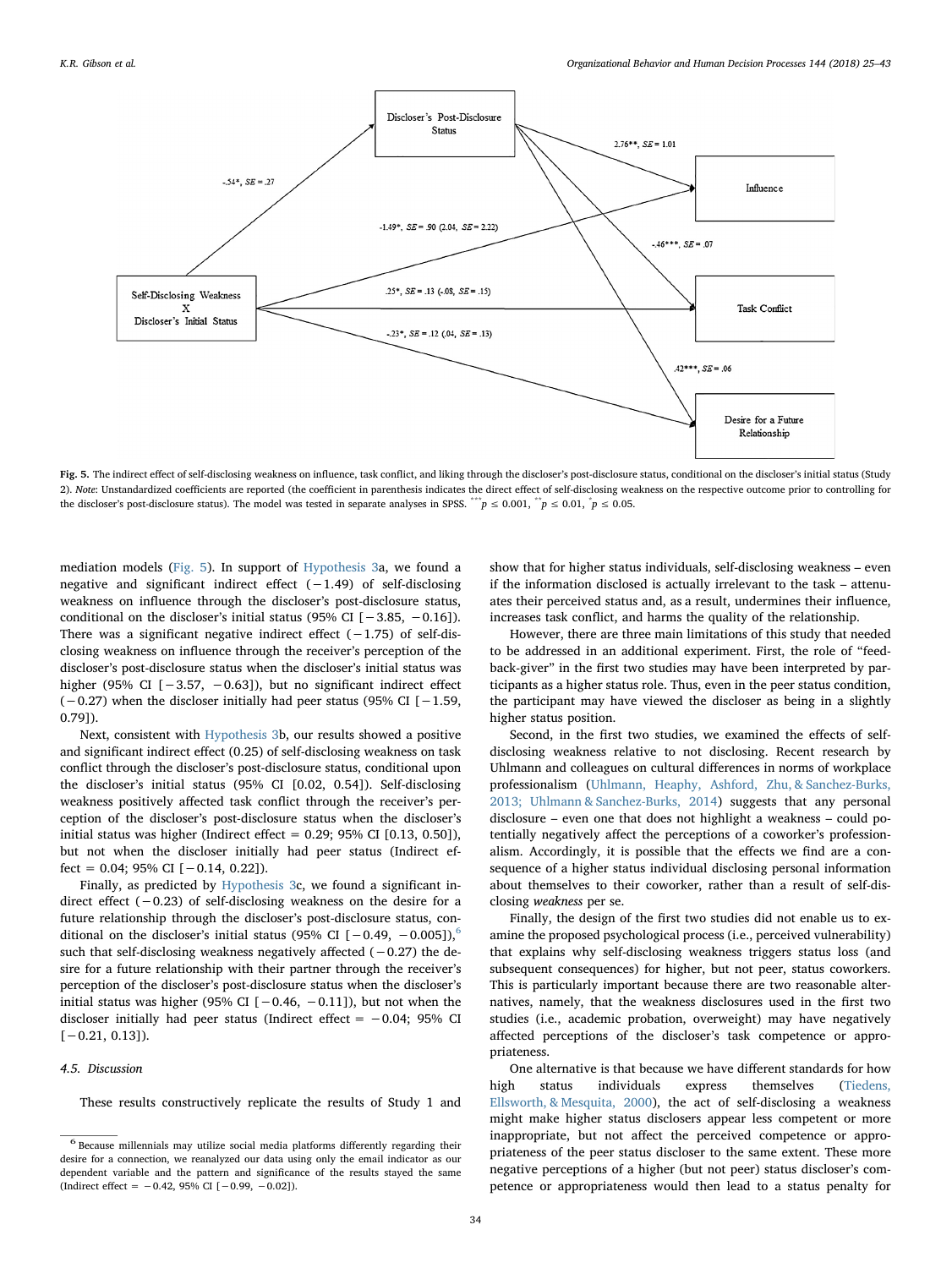higher (but not peer) status disclosers. A second alternative is that even if the weakness self-disclosure triggered similarly negative perceptions about both higher and peer status disclosers' competence and appropriateness, people may have loftier expectations for a high status individual's competence and appropriateness [\(Anderson & Kildu](#page-16-6)ff, 2009; [Ridgeway & Berger, 1986\)](#page-16-6). Therefore, diminished perceptions of task competence or appropriateness might trigger a status violation for higher (but not peer) status disclosers. Study 3 was designed to address these issues.

### 5. Study 3

In Study 3, we extended the findings of Studies 1 and 2 in three main ways. First, we increased the internal validity of our findings by constructively replicating the results of the first two studies using a different task-irrelevant self-disclosure and a different task, to ensure that our findings were not related to the specific disclosures or tasks used in the previous studies. We also revised the nature of the "feedback-giver" role to strengthen and clarify the initial status manipulation. Second, to address the possibility that self-disclosing generally (rather than self-disclosing weakness specifically) drives the negative consequences for higher status disclosers, we included an additional condition – strength self-disclosure.

Finally, we examine our proposed psychological mechanism – perceived vulnerability – to explain why higher (but not peer) status disclosers experience status loss after disclosing weakness. Our theory suggests that self-disclosing a weakness is an act of vulnerability – revealing one's insecurities and communicating a desire to be supported ([Kelly & McKillop, 1996; Moon, 2000](#page-17-26)) – and because signaling vulnerability constitutes a violation for higher (but not peer) status individuals, self-disclosing weakness will have a more negative effect on status perceptions for higher (versus peer) status disclosers. Thus, we predict the following second-stage moderated mediation:

<span id="page-10-0"></span>Hypothesis 4. The negative indirect effect of self-disclosing weakness on the discloser's status through perceived vulnerability will be moderated by the discloser's initial status (higher versus peer). That is, we expect to find the indirect effect for higher, but not peer status disclosers.

Building on [Hypothesis 4,](#page-10-0) Study 3 provides a test of our full theoretical model (see [Fig. 1](#page-3-0)), and examines whether perceived vulnerability explains why higher (but not peer) status disclosers experience status loss after self-disclosing weakness, ultimately leading to negative consequences for higher status disclosers' influence, task conflict, and relationship quality with the receiver. Thus, we predict:

<span id="page-10-3"></span>Hypothesis 5. The indirect effects of self-disclosing weakness on (a) the discloser's influence, (b) task conflict, and (c) relationship quality (through perceived vulnerability and the receiver's perception of the discloser's post-disclosure status), will be moderated by the discloser's initial status (higher versus peer). That is, we expect to find indirect effects for higher, but not peer status disclosers.

Given the plausible alternate explanations for our findings described in the discussion of Study 2, we also include supplementary analyses to test whether perceptions of competence or appropriateness could explain our findings.

### 5.1. Method

### 5.1.1. Participants and design

We used a 2 (status: higher status vs. peer status)  $\times$  3 (self-disclosure: weakness disclosure vs. strength disclosure vs. no disclosure) between-subjects design. Two hundred and ninety-six undergraduate university students participated in the experiment for course credit. Sixteen participants (5.4% of the full sample) who indicated suspicion about their partner, and another two participants whose responses in

the experimental task could not be interpreted were removed<sup>[7](#page-10-1)</sup> from the sample. Our final sample consisted of 280 participants (46.4% male with an average age of 20.48 years  $(SD = 1.96)$ ). The sample was 67.1% Caucasian, 18.9% Asian, 8.6% African American, 3.2% Hispanic, and 1.8% self-identified as "other". As in the first two studies, we incentivized participants by indicating that the best performing team would win a \$20 Starbucks gift card.

#### 5.2. Procedure

The study followed the same procedure as Study 2 with three exceptions. First, we adapted the initial status manipulation to clarify the role of the feedback-giver was not a higher status role in the peer status condition. Second, we selected a different weakness disclosure manipulation that was unrelated to task competence to ensure our effects were not driven by perceptions of competence. Third, we changed the task from a spatial reasoning to a trivia task.

### 5.2.1. Manipulation of discloser's initial status

After providing a username, participants completed the "get-toknow-you" exercise and read the same responses used to manipulate status as in Study 2. Next, to reinforce the status manipulation and ensure the feedback-giver role was not viewed as a higher status role in the peer status condition, we were also explicit about participants' hierarchical role for the task. We assigned all participants to the role of "Junior Consultant", and varied the role of the discloser by condition (peer status "Junior Consultant" versus higher status "Senior Consultant"). Further, in the peer status condition, participants read that the discloser had been randomly selected to practice giving feedback, whereas in the higher status condition, participants read that as a "Senior Consultant" it was part of the discloser's role to give feedback.

#### 5.2.2. Experimental task

The trivia task was adapted from [Pettit et al. \(2013\)](#page-17-36) and was composed of two rounds of three trivia questions (see [Appendix C](#page-16-7) for sample questions). To allow for the manipulation of feedback, we used questions that did not have definitive answers and could not be looked up online (e.g., participants had to estimate the weight of a particular elephant based on its picture). As in Study 2, participants had 15 s to view the question before they were directed to the next page to provide their answer. Participants received feedback from their partner four times during the task and had an opportunity to revise and resubmit their answer each time. In reality, these feedback messages from their partner were preprogrammed and were exactly the same across conditions. The only difference between conditions was a message participants received at the end of the first round which constituted the selfdisclosure manipulation (described below).

#### 5.2.3. Self-disclosure manipulation

After participants completed the first round of the task, they re-ceived a message from their partner.<sup>[8](#page-10-2)</sup> All participants received the first

<span id="page-10-1"></span> $^7$  Including these participants did not change the pattern of the results. All significant comparisons and indirect effects presented in the results section remained significant  $(ps < 0.05)$  with one exception: the interaction of self-disclosing weakness and discloser's initial status on the discloser's post-disclosure status became marginally significant,  $B = 0.67$ ,  $SE = 0.40$ ,  $p = 0.090$ , (95% CI [-0.14, 1.42]).

<span id="page-10-2"></span> $8$  As in the previous studies, the self-disclosure manipulations were pretested (102 participants; 48% male,  $M_{age} = 34.51$  years ( $SD_{age} = 10.55$ )). We used the same items as Studies 1 and 2 to assess the extent to which the partner shared personal information, as well as, weakness information ( $\alpha = 0.96$ ), and we also included new items to assess the extent to which the partner shared information about a strength ("strength"/"talent"/ "area of capability";  $\alpha = 0.93$ ), and the extent to which the disclosures affected perceptions of the partner's task competence ("To what extent do you perceive your partner to be...intelligent/competent/skilled";  $\alpha = 0.93$ ). Confirming the effectiveness of our manipulations, (1) participants in the weakness disclosure condition ( $M = 5.60$ ,  $SD = 1.40$ ) and strength disclosure condition ( $M = 4.82$ ,  $SD = 1.51$ ) viewed the feedback as significantly more personal (ps < 0.001) than those in the no disclosure condition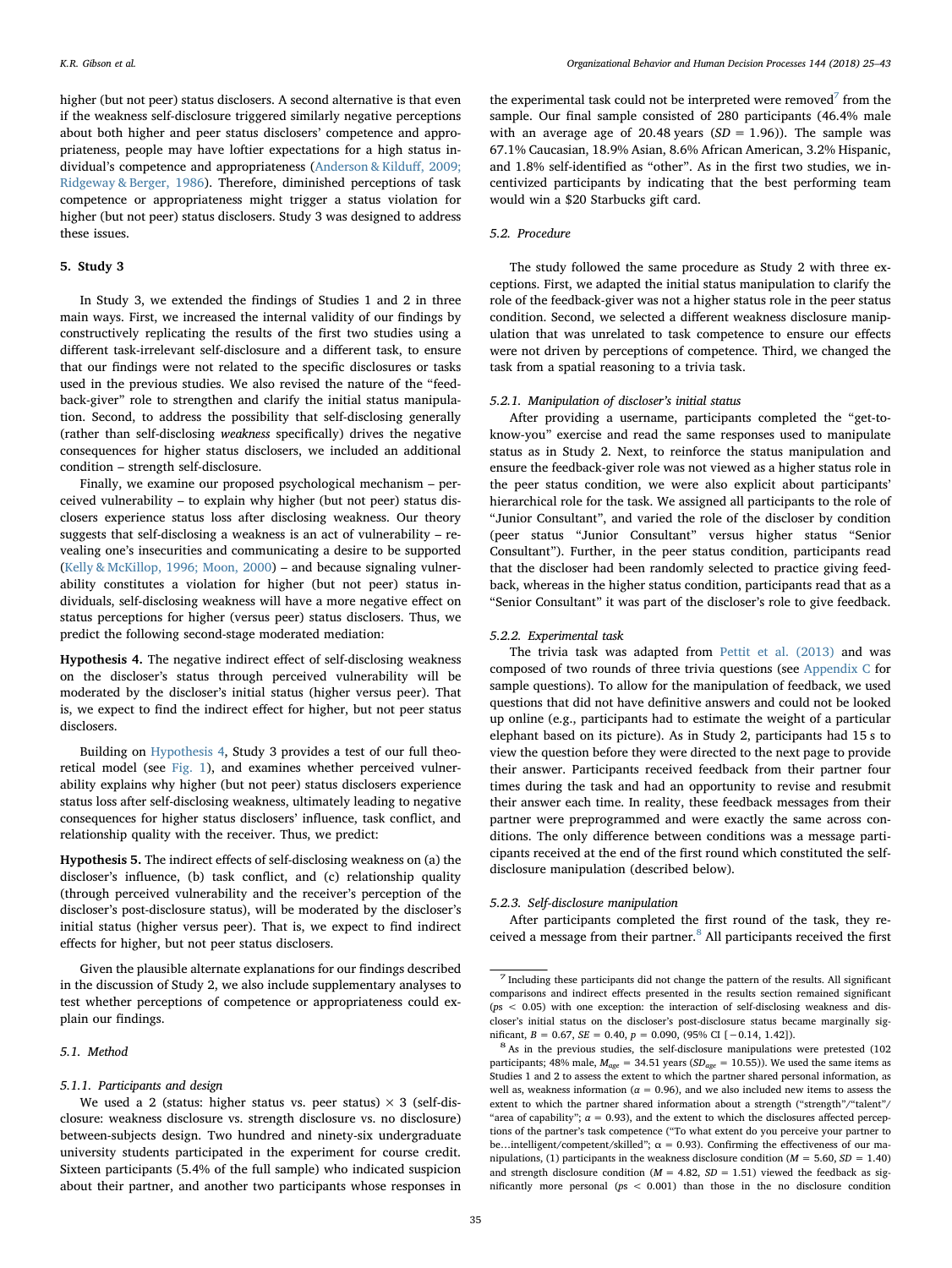#### <span id="page-11-0"></span>Table 3

Means, standards deviations, and correlations among Study 3 variables.

| Variable                                                                                                                                                                                                                                      |                                                                        | М                                                                                    | <b>SD</b>                                                                            |                                                                                                               | $\overline{2}$                                                                        | 3                                                                                 | 4                                                                                                       | 5                                                                                         | 6                                                             | 7                                            | 8                            | 9                      | 10         |
|-----------------------------------------------------------------------------------------------------------------------------------------------------------------------------------------------------------------------------------------------|------------------------------------------------------------------------|--------------------------------------------------------------------------------------|--------------------------------------------------------------------------------------|---------------------------------------------------------------------------------------------------------------|---------------------------------------------------------------------------------------|-----------------------------------------------------------------------------------|---------------------------------------------------------------------------------------------------------|-------------------------------------------------------------------------------------------|---------------------------------------------------------------|----------------------------------------------|------------------------------|------------------------|------------|
| Weakness disclosure<br>1.<br>Strength disclosure<br>2.<br>No disclosure<br>3.<br>Vulnerability<br>4.<br>5.<br>Competence<br>6.<br>Appropriateness<br>Discloser's initial status<br>7.<br>8.<br>Influence<br>9.<br>Task conflict<br>10.<br>11. | Discloser's post-disclosure status<br>Desire for a future relationship | 0.32<br>0.34<br>0.35<br>2.41<br>5.70<br>6.06<br>0.50<br>4.84<br>0.02<br>3.08<br>1.20 | 0.47<br>0.47<br>0.48<br>1.45<br>1.09<br>1.18<br>0.50<br>1.44<br>2.12<br>1.35<br>1.05 | $-0.49$ **<br>$-0.50^{*}$<br>$0.51$ **<br>$-0.06$<br>$-0.35$<br>0.09<br>$-0.05$<br>$-0.03$<br>0.02<br>$-0.06$ | $-0.52$ **<br>$-0.19**$<br>0.06<br>0.10<br>$-0.05$<br>$-0.02$<br>0.10<br>0.02<br>0.08 | $-0.32$ **<br>$-0.01$<br>0.24<br>$-0.04$<br>0.07<br>$-0.06$<br>$-0.04$<br>$-0.01$ | $-0.22$ <sup>**</sup><br>$-0.37$ **<br>0.02<br>$-0.19$ <sup>**</sup><br>$-0.08$<br>$0.21$ **<br>$-0.11$ | $0.49$ **<br>$0.19$ <sup>**</sup><br>0.68<br>$0.17$ **<br>$-0.27$<br>$0.16$ <sup>**</sup> | 0.01<br>0.42<br>$0.17***$<br>$-0.15$ <sup>*</sup><br>$0.15^*$ | 0.25<br>0.06<br>$-0.15$ <sup>*</sup><br>0.14 | 0.16<br>$-0.26$<br>$0.25***$ | $-0.23$ **<br>$0.12^*$ | $-0.15$ ** |
|                                                                                                                                                                                                                                               |                                                                        |                                                                                      |                                                                                      |                                                                                                               |                                                                                       |                                                                                   |                                                                                                         |                                                                                           |                                                               |                                              |                              |                        |            |

Note. Initial status was coded  $1 =$  high status,  $0 =$  peer status.

<span id="page-11-2"></span>\*  $p \le 0.05$ .

<span id="page-11-1"></span>\*\*  $p \le 0.01$ .

part of the message: "Round one went great. You did a good job answering the trivia questions. You managed your time well. I like this activity. It is different than what I normally do at this time…" Participants in the weakness disclosure/strength disclosure/no disclosure conditions then read

"…I see a therapist and this is usually the time I go each week. I've been seeing him for the past 6 months. Anyway, keep up the good work. I think we can win!" (weakness self-disclosure)

"…I'm a runner, and now is usually when I train. I recently won a marathon, actually. Anyway, keep up the good work. I think we can win!" (strength disclosure)

"...Anyway, keep up the good work. I think we can win!" (no disclosure)

After completing the first round of the task and reading the selfdisclosure manipulation, participants responded to several questions about the extent to which their partner's feedback messages had signaled vulnerability, task competence, appropriateness, and status. Next, participants completed the second round of the task and then responded to a number of final questions about their experience in the study, including measures of task conflict, relationship quality, and the manipulation check measures. The measures are described below.

### 5.3. Measures

Unless otherwise indicated, all items were measured on a 7-point Likert-type scale anchored at  $1 =$  strongly disagree and  $7 =$  strongly agree.

#### 5.3.1. Vulnerability

We assessed the extent to which the discloser was perceived to signal vulnerability with two items including the extent to which their partner: "Displayed insecurity," and "Seemed like they needed support" (from 1 = not at all to 7 = very much;  $\alpha$  = 0.84).

#### 5.3.2. Task competence

We assessed perceptions of the discloser's task competence by using a scale adapted from [Leach, Ellemers, and Barreto \(2007\)](#page-17-38), asking participants to what extent they perceived their partner as "Intelligent," "Competent," and "Skilled" (1 = not at all to 7 = very much;  $\alpha$  = 0.95).

#### 5.3.3. Appropriateness

We assessed perceptions of the appropriateness of the discloser's message by asking participants to what extent they perceived the content of their partner's messages as "Acceptable" and "Professional"  $(1 = not at all to 7 = very much; \alpha = 0.79).$ 

### 5.3.4. Post-disclosure status

The discloser's post-disclosure status was assessed using the same four items as in Study 2 ( $\alpha$  = 0.91).

### 5.3.5. Influence

As in Studies 1 and 2, we assessed the extent to which the receiver was influenced by the discloser by calculating the amount that participants changed their answer in response to each of the four instances in which the partner provided feedback during the task, summing these changes to create a measure of the discloser's total influence during the task  $(M = 0.03, SD = 2.12, Min = -7.28, Max = 14.64)$ . In this study, because the responses to the trivia questions used different scales (i.e., number of jelly beans, pounds of an elephant, etc.), we standardized the values before aggregation.

#### 5.3.6. Task conflict

We measured task conflict using the same items as in Studies 1 and 2  $(\alpha = 0.88)$ .

#### 5.3.7. Desire for future relationship

We assessed participants' desire for a future relationship with the discloser using the same summed items as Study 2 ( $M = 1.17$ ,  $SD = 1.05$ , min = 0, max = 3).

### 5.3.8. Manipulation and suspicion checks

To verify the effectiveness of the manipulation of the discloser's initial status, participants indicated the extent to which at the beginning of the exercise they perceived their partner was "In a position of high status?" and "Was prestigious?" ( $\alpha$  = 0.91). To assess suspicion, we used the same open-ended suspicion check used in Study 2.

#### 5.4. Results

Descriptive statistics and correlations among the study variables are provided in [Table 3.](#page-11-0)

<sup>(</sup>footnote continued)

 $(M = 3.59, SD = 1.35)$ . (2) Participants in the weakness disclosure condition perceived the feedback as more of a weakness ( $M = 4.20$ ,  $SD = 1.71$ ) than did participants in the no disclosure ( $M = 2.24$ ,  $SD = 1.26$ ), and the strength disclosure conditions ( $M = 1.66$ ,  $SD = 1.15$ ) (ps < 0.001). (3) Participants in the strength disclosure condition perceived the feedback as more of a strength ( $\overrightarrow{M}$  = 5.90,  $\overrightarrow{SD}$  = 1.39) than did participants in the no disclosure ( $M = 3.84$ ,  $SD = 1.52$ ), and weakness disclosure conditions ( $M = 3.34$ ,  $SD = 1.83$ ) (ps < 0.001). (4) Finally, participants did not perceive their partner to be significantly more or less competent in the weakness disclosure condition ( $M = 4.67$ ,  $SD = 1.35$ ) or the strength condition ( $M = 5.00$ ,  $SD = 1.21$ ) than in the no disclosure condition ( $M = 4.54$ ,  $SD = 1.15$ ), ( $p = 0.671$ , and  $p = 0.132$ , respectively). These results confirm the effectiveness of the self-disclosure manipulations.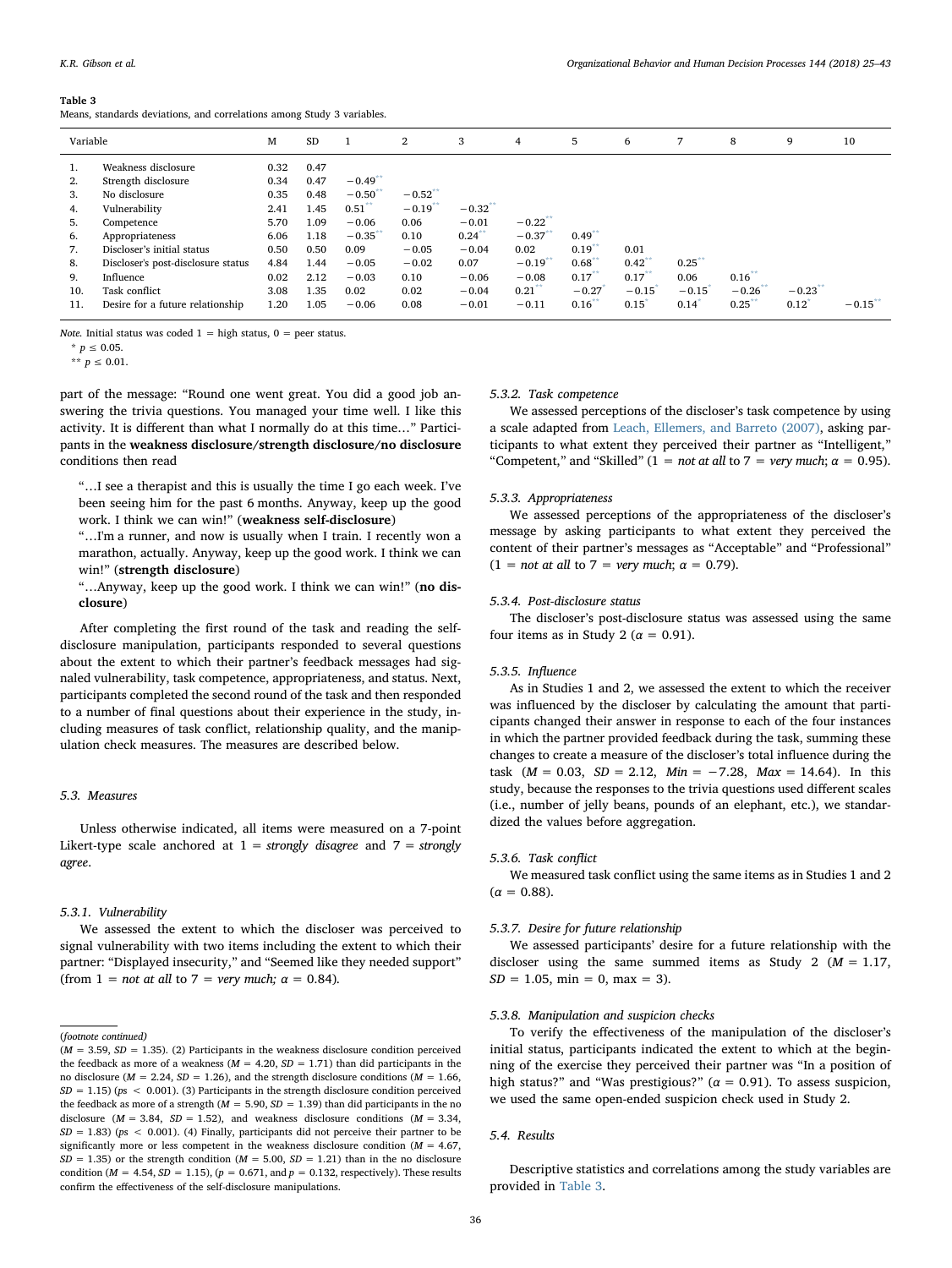#### 5.4.1. Manipulation checks

Confirming the effectiveness of the status manipulation, we found that participants in the higher status condition perceived their partner to have higher status ( $M = 5.31$ ,  $SD = 1.33$ ) than participants in the peer status condition ( $M = 3.87$ ,  $SD = 1.34$ ),  $F(1, 276) = 81.11$ ,  $p < 0.001, \eta^2 = 0.227.$ 

### 5.4.2. Vulnerability

We first test our assumption that self-disclosing weakness signals vulnerability. We conducted a  $2 \times 3$  ANOVA to examine the effects of discloser's initial status and type of self-disclosure on perceptions of the discloser's vulnerability. There was no main effect of the discloser's initial status,  $(p = 0.667)$ , and no interaction between discloser's initial status and type of self-disclosure on vulnerability ( $p = 0.964$ ), but as expected, we found a main effect of self-disclosure on vulnerability,  $F(2)$ , 272) = 49.90,  $p < 0.001$ ,  $\eta^2 = 0.269$ . Examining the pairwise comparisons showed that weakness self-disclosers signaled more vulnerability ( $M = 3.50$ ,  $SD = 1.53$ ) than did those who disclosed a strength  $(M = 2.02, SD = 1.20), t(272) = 5.69, p < 0.001, \eta^2 = 0.106$ , or did not disclose at all ( $M = 1.78$ ,  $SD = 0.96$ ),  $t(272) = -6.88$ ,  $p < 0.001$ ,  $\eta^2$  = 0.148. We did not find a significant difference in the perceived vulnerability between those who disclosed a strength or did not disclose at all,  $t(272) = -1.08$ ,  $p = 0.280$ ,  $\eta^2 = 0.004$ , suggesting that our effects are not the consequence of self-disclosure generally, but weakness self-disclosures, specifically.

#### 5.4.3. Discloser's post-disclosure status

Given that weakness self-disclosures were found to signal greater vulnerability in the discloser, we next sought to test our second-stage moderated mediation hypothesis ([Hypothesis 4](#page-10-0)) that signaling vulnerability would be a status violation for higher (but not peer) status disclosers. Accordingly, we conducted bootstrapped-moderated mediation analysis by constructing the indirect effect of self-disclosed weakness on the discloser's post-disclosure status through vulnerability for higher and peer status disclosers (i.e., second-stage moderated mediation). We included strength self-disclosure as a covariate to allow for a direct comparison between the weakness self-disclosure and the no disclosure conditions ([Hayes & Preacher, 2014\)](#page-17-39).

Results revealed a main effect of disclosers' initial status on postdisclosure status,  $B = 1.31$ ,  $SE = 0.32$ ,  $p < 0.001$ , (95% CI [0.68, 1.94]), and no main effect of vulnerability or self-disclosed weakness on the post-disclosure status of the discloser ( $ps > 0.49$ ). However, as predicted, we found a significant interaction between the discloser's initial status and vulnerability on the post-disclosure status of the discloser,  $B = -0.25$ ,  $SE = 0.11$ ,  $p = 0.031$ , (95% CI [-0.47, -0.02]). Consistent with [Hypothesis 4](#page-10-0), there was a significant conditional negative indirect effect (−0.42) of self-disclosing weakness on post-disclosure status through vulnerability (95% CI [−0.83, −0.04]), such that when the discloser's initial status was higher, there was a negative indirect effect (−0.54) of self-disclosing weakness on post-disclosure status through the receiver's perception of the discloser's vulnerability (95% CI [−0.85, −0.26]), but no significant indirect effect on postdisclosure status  $(-0.11)$  when the discloser initially had peer status (95% CI [−0.47, 0.19]). These results provide support for our theory that self-disclosing weakness signals vulnerability, which more negatively affects higher status disclosers.

#### 5.4.4. Influence, conflict, and desire for a future relationship

Next, to test our full theoretical model [\(Hypothesis 5](#page-10-3)), we used structural equation modeling in Mplus [\(Muthén & Muthén, 1998](#page-17-40)–2017), which allowed us to assess (1) the moderated mediation with two sequential mediators, and (2) the concurrent effects on our three outcomes of interest (i.e., influence, conflict, and desire for a future relationship). In the model, we allowed the dependent variables to be correlated with each other, and included the strength condition as a control. As in Studies 1 and 2, we used bootstrapping resamples of 10,000. The results of the paths of the model are depicted in [Table 4](#page-13-0).

We examined the conditional indirect effects of self-disclosing weakness on our dependent variables [\(Hypothesis 5\)](#page-10-3) through vulnerability and then on discloser's post-disclosure status. We found that for higher status disclosers, there was a negative and significant indirect effect (−0.14) of self-disclosing weakness on influence (95% CI [−0.37, −0.01]), a positive and significant indirect effect (0.12) of self-disclosing weakness on task conflict (95% CI [0.04, 0.25]), and a negative and significant indirect effect (−0.10) of self-disclosing weakness on participants' desire for a future relationship with the dis-closer ([9](#page-12-0)5% CI  $[-0.20, -0.04]$ ),<sup>9</sup> through vulnerability and post-disclosure status. By contrast, for peer status disclosers, there were no significant indirect effects of self-disclosing weakness on influence (Indirect effect = 0.01; 95% CI [−0.07, 0.11]), task conflict (Indirect effect =  $-0.01$ ; 95% CI [ $-0.08$ , 0.06]), or desire for a future relationship (Indirect effect = 0.00; 95% CI  $[-0.05, 0.06]$ ), through vulnerability and post-disclosure status. The differences between the indirect effects for higher and peer status disclosers were also significant as the 95% confidence intervals did not include zero. These results provide support for perceived vulnerability as the psychological process explaining why higher (but not peer) status disclosers experience a status penalty, and subsequently less influence, more conflict, and lower relationship quality, after self-disclosing weakness.

#### 5.5. Supplementary analyses

We next addressed two alternative explanations in supplementary analyses. We first examined whether weakness self-disclosure differentially influenced perceptions of the discloser's competence or appropriateness based on their status. We conducted two ANOVAs and did not find a significant interaction between initial status and type of disclosure on either task competence,  $F(1, 272) = 0.67$ ,  $p = 0.511$ , or appropriateness,  $F(1, 272) = 0.08$ ,  $p = 0.920$ . Accordingly, we examined the second possibility, that lowered perceptions of the discloser's task competence or appropriateness triggered by self-disclosing weakness might be viewed as a violation for higher (but not peer) status disclosers. We ran two separate second-stage moderated mediation analyses with (1) task competence, and then (2) appropriateness entered as the first mediator (rather than vulnerability, as in our main analysis). In the first model, there was no main effect of weakness selfdisclosure on perceived task competence ( $p = 0.602$ ), and although there was a main effect of task competence on post-disclosure status,  $B = 0.96$ ,  $SE = 0.08$ ,  $p < 0.001$ , we did not find a significant interaction between the discloser's initial status and task competence on the discloser's post-disclosure status,  $B = -0.17$ ,  $SE = 0.17$ ,  $p = 0.310$ . In the second model, although we did find a significant main effect of weakness self-disclosure on appropriateness,  $B = -0.98$ ,  $SE = 0.17$ ,  $p < 0.001$ , and of appropriateness on post-disclosure status,  $B = 0.50$ ,  $SE = 0.10$ ,  $p < 0.001$ , we did not find a significant interaction between the discloser's initial status and appropriateness on the discloser's post-disclosure status,  $B = 0.10$ ,  $SE = 0.14$ ,  $p = 0.480$ . These results suggest that any difference in the effect of self-disclosing weakness on a discloser's post-disclosure status, and subsequent influence, conflict, and relationship quality cannot be explained by perceptions of task competence or appropriateness.

Overall, the results of this study provide strong support for our theory that for higher (but not peer) status disclosers, self-disclosing weakness negatively affects perceived status and then undermines influence, encourages conflict, and diminishes relationship quality because self-disclosing weakness signals vulnerability which constitutes a violation for higher (but not peer) status disclosers.

<span id="page-12-0"></span><sup>9</sup> As in Study 2, we reanalyzed our data using only the email indicator as our dependent variable. The pattern remained the same and the indirect effect was significant (Indirect effect =  $-0.05$ , 95% CI [ $-0.10$ ,  $-0.02$ ]).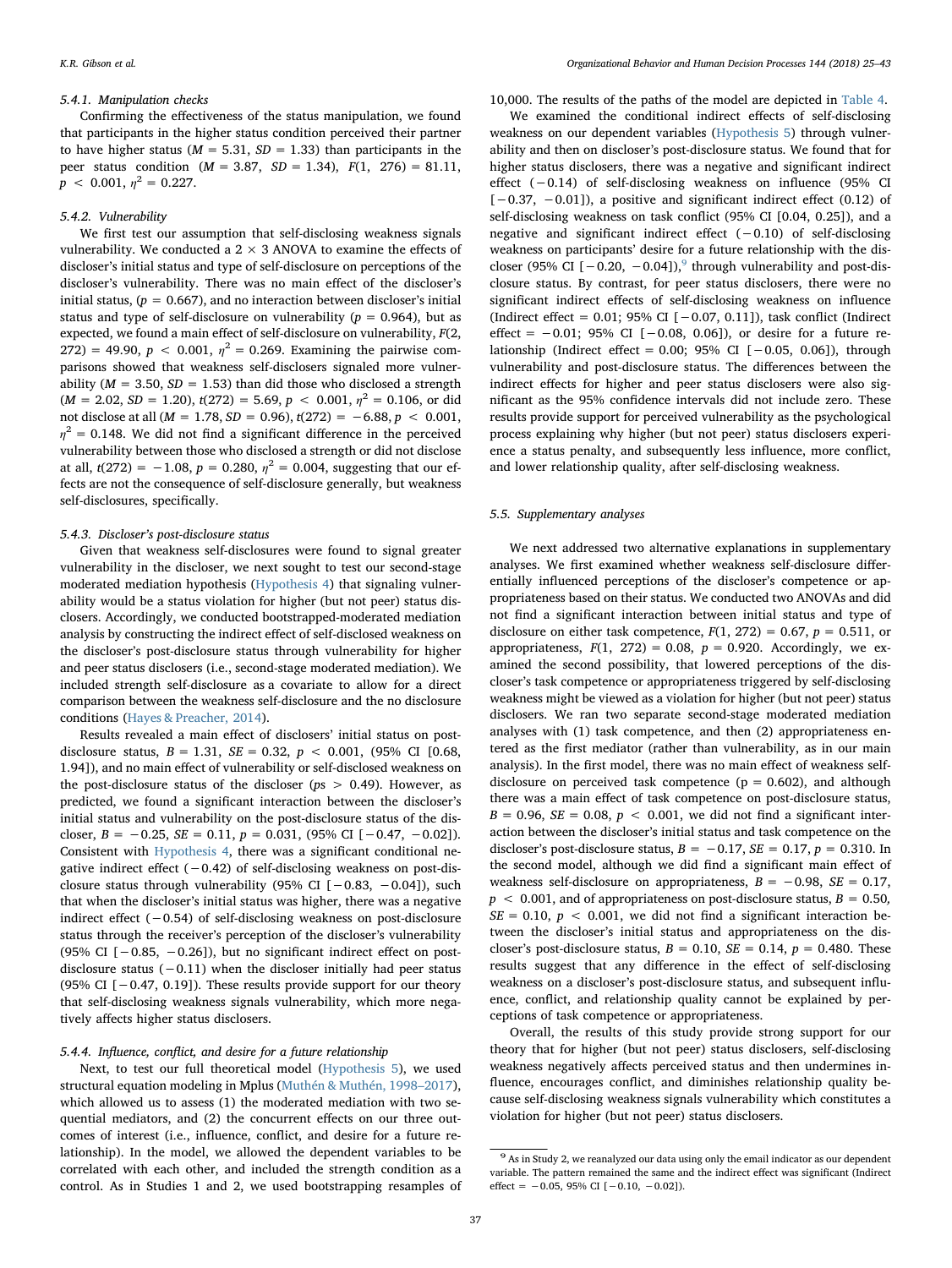#### K.R. Gibson et al. *Organizational Behavior and Human Decision Processes 144 (2018) 25–43*

#### <span id="page-13-0"></span>Table 4

Unstandardized coefficients for SEM model, Study 3.

| Variables                                                                                                                                                                                                                                                                                                               | Vulnerability                | Discloser's post-disclosure status                                                           | Influence                                                                                                                          | Task conflict                                                                                                                    | Desire for a future relationship                                                                                                                    |
|-------------------------------------------------------------------------------------------------------------------------------------------------------------------------------------------------------------------------------------------------------------------------------------------------------------------------|------------------------------|----------------------------------------------------------------------------------------------|------------------------------------------------------------------------------------------------------------------------------------|----------------------------------------------------------------------------------------------------------------------------------|-----------------------------------------------------------------------------------------------------------------------------------------------------|
| Predicted paths<br>Weakness self-disclosure<br>Discloser's initial status<br>Vulnerability<br>Vulnerability $\times$ Discloser's initial status<br>Weakness self-disclosure $\times$ Discloser's initial status<br>Discloser's post-disclosure status<br>Influence<br>Task conflict<br>Desire for a future relationship | $1.72$ <sup>***</sup> (0.19) | $-0.42(0.31)$<br>$1.38$ (0.33)<br>0.02(0.10)<br>$-0.39^{**}$ (0.14)<br>$0.83^{\circ}$ (0.40) | 0.74(0.49)<br>0.55(0.55)<br>$-0.05(0.13)$<br>$-0.07(0.20)$<br>$-0.89(0.63)$<br>$0.22^{\dagger}$ (0.12)<br>$\overline{\phantom{0}}$ | $-0.63$ (0.31)<br>$-0.75$ (0.32)<br>0.15(0.11)<br>0.10(0.13)<br>$0.74^{\dagger}$ (0.40)<br>$-0.18$ (0.07)<br>$-0.46$ (0.18)<br>- | 0.13(0.25)<br>$0.48^{\dagger}$ (0.26)<br>0.01(0.09)<br>$-0.09(0.11)$<br>$-0.22(0.32)$<br>$0.15***(0.05)$<br>0.14(0.10)<br>$-0.08(0.08)$<br>$\equiv$ |
| Control variable<br>Strength self-disclosure                                                                                                                                                                                                                                                                            | 0.25(0.16)                   | $-0.13(0.20)$                                                                                | $0.53^{\dagger}$ (0.32)                                                                                                            | 0.03(0.19)                                                                                                                       | 0.17(0.15)                                                                                                                                          |

Note: Dashes indicate data are not applicable. Standard errors are reported in parenthesis. Initial status is coded as "1" for high status and "0" for peer status. Weakness self-disclosure is coded as "1" for weakness and "0" for no weakness disclosure (no disclosure or strength disclosure, strength disclosure condition is included as a control variable).

<span id="page-13-3"></span> $\pi$  n < 0.1.

<span id="page-13-2"></span>\*  $p \le 0.05$ . \*\*  $p \le 0.01$ .

<span id="page-13-4"></span><span id="page-13-1"></span>\*\*\*  $p \le 0.001$ .

#### 6. General discussion

This article investigated how self-disclosing weakness in task-oriented partnerships affects task and relationship outcomes for higher and peer status disclosers. Whereas much of the literature on self-disclosure touts the benefits of disclosure for social relationships ([Collins & Miller, 1994; Cozby, 1972; Jourard, 1959; Worthy et al.,](#page-17-4) [1969\)](#page-17-4), we suggest that in the context of task-oriented relationships, some self-disclosures made by higher status coworkers may do more to harm rather than help the relationship. We thus highlight an irony of self-disclosure: although higher status individuals may disclose information about their weaknesses to a coworker in order to reduce the social distance between them and foster a better working relationship, their disclosure may have exactly the opposite effect.

In three laboratory experiments, we found that when higher status individuals self-disclosed a weakness, it led to lower influence (Studies 1, 2 and 3), greater perceived conflict (Studies 1, 2 and 3), less liking (Study 1), and less desire for a future relationship (Studies 2 and 3) by attenuating the status of the discloser. By contrast, peer status disclosers did not experience any of these negative consequences. We argued and found support for perceived vulnerability as the psychological process that drives these differential effects for higher and peer status disclosers (Study 3) such that although self-disclosing weakness signaled vulnerability for all disclosers, only higher status disclosers incurred a status penalty as a result.

By adopting the perspective of the receiver (i.e., the individual receiving the disclosure) and testing our hypotheses in a controlled setting, we were able to examine when and why self-disclosing weakness might have negative consequences for the discloser and his or her relationships. Past research on self-disclosure in the work context has typically taken the perspective of the discloser ([Dumas et al., 2013;](#page-17-11) Griffi[th & Hebl, 2002; Phillips et al., 2009\)](#page-17-11). This past research suggests that disclosers may experience real benefits from disclosing (rather than concealing) potentially negative information about themselves in terms of their job attitudes and well-being [\(Grandey, 2003; Gri](#page-17-16)ffith & Hebl, [2002; Ragins, 2008\)](#page-17-16). They may even perceive an increase in closeness in their relationships [\(Dumas et al., 2013](#page-17-11)). However, our research suggests that in the context of task-oriented relationships, the positive consequences perceived by the discloser may not always reflect the experience of the receiver. These research findings are consistent with earlier findings showing that individuals in high power positions have more difficulty adopting the perspective of others [\(Galinsky, Magee,](#page-17-41) [Inesi, & Gruenfeld, 2006](#page-17-41)), suggesting that higher status disclosers may feel closer to their coworkers after disclosing information about 'who they are', but not realize that the receiver does not reciprocate those feelings.

#### 6.1. Theoretical implications

Our research makes several theoretical contributions to the selfdisclosure and status literatures. First, to our knowledge the present studies are the first to offer insight into how self-disclosure impacts task-related outcomes such as influence and task conflict. Earlier selfdisclosure research has focused on interpersonal constructs such as liking and willingness to trust in the future (Collins [& Miller, 1994\)](#page-17-4). By examining how self-disclosure affects task-related constructs (i.e., influence and task conflict), we provide additional insight into organizationally-relevant consequences of self-disclosure in the workplace. Specifically, expanding the nomological net of dependent variables affected by self-disclosure enables us to broaden the scope of the selfdisclosure literature beyond the dyadic relationship in which the selfdisclosure occurs to include impacts upon broader organizational processes in which the dyadic relationship is embedded. Given the recent social media trends that increase the volume of self-disclosure occurring in workplaces today, deepening our understanding of the ramifications to both the dyad in which the self-disclosure occurs as well as to organizationally-relevant outcomes such as influence and task conflict is a critical link in understanding how self-disclosure functions as a relationship development mechanism within workplace hierarchies.

Second, our research contributes to the literature on self-disclosure by uncovering boundaries for the commonly held belief that self-disclosure is beneficial for relationships. In fact, our research highlights that the positive benefits of self-disclosure may depend upon the status of the discloser relative to the receiver due to expectations that receivers have of individuals with higher status. We found that when disclosers revealed weakness to a peer, the coworkers were able to maintain their working relationship in terms of influence, conflict, and relationship quality; however, when the discloser had higher status than the receiver, the working relationship was disrupted, undermining influence, encouraging conflict, and diminishing relationship quality. Prior research has treated self-disclosure as a positive mechanism for relationship development [\(Collins & Miller, 1994\)](#page-17-4). Our findings highlight boundary conditions wherein self-disclosure can harm relationship development.

Third, by empirically examining the impact of self-disclosing weakness on task and relational outcomes within task-oriented relationships, we highlight how self-disclosure may unfold differently within workplace relationships as opposed to social relationships or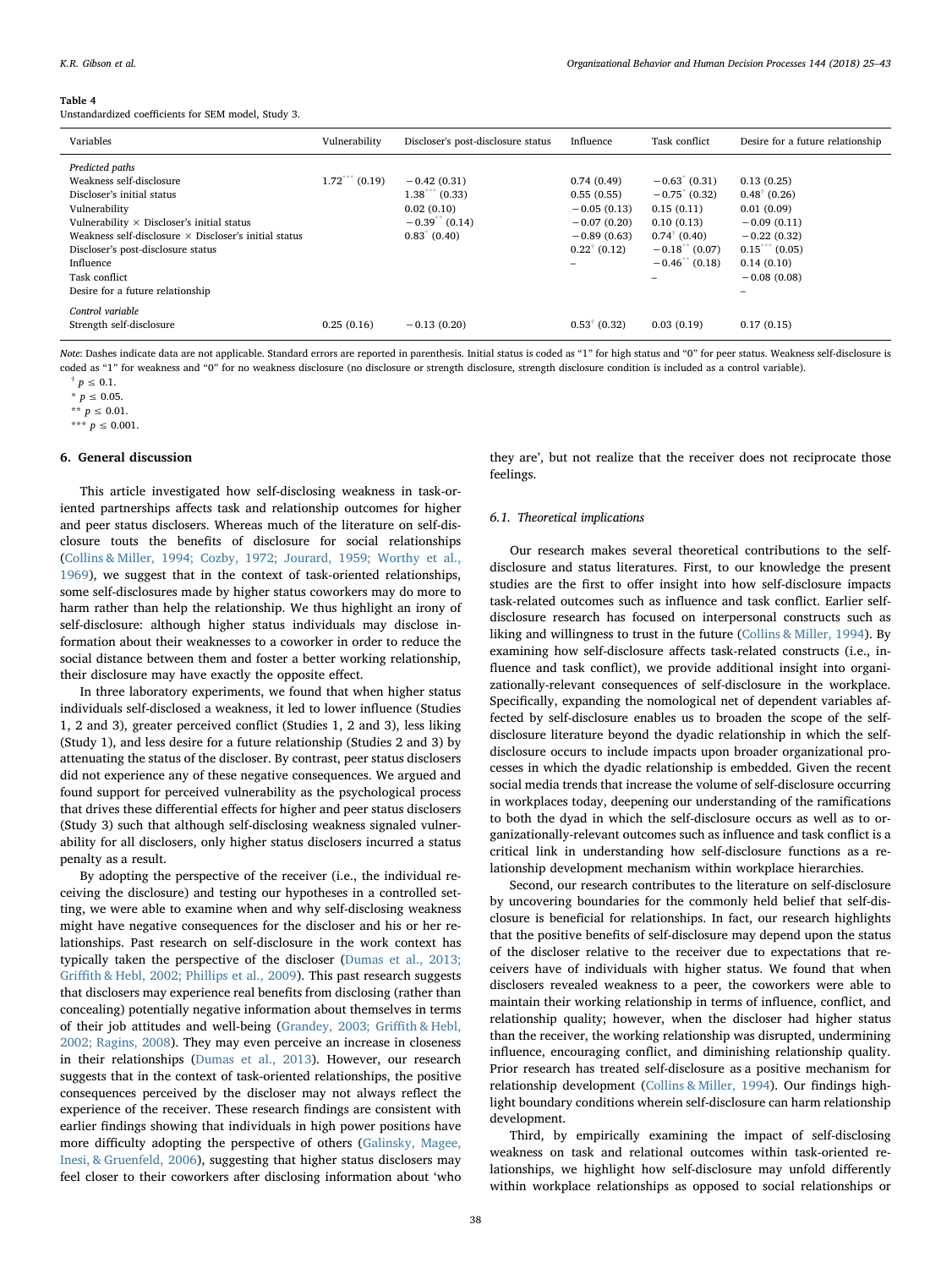friendships outside of work. Indeed, our findings suggest that self-disclosure, which has previously been shown to promote relationship development, in some cases may actually impede relationship development. Specifically, in task-oriented relationships, people may actually prefer clear status roles and thus disclosures that reduce status may not increase feelings of closeness and liking as they do in personal relationships. These findings are particularly salient for management scholars who may erroneously assume that relationship development principles hold without consideration of the larger organization in which the relationships are embedded.

Finally, our research also contributes to the burgeoning research on status loss. Recently, scholars have begun to examine the consequences of status loss for individuals in groups [\(Marr & Thau, 2014; Neeley,](#page-17-12) [2013\)](#page-17-12). This research highlights the important negative outcomes that individuals experience when they lose status (e.g., threat, psychological distress, performance deficits). However, less attention has been devoted to what causes high status individuals to lose status. By examining the impact of self-disclosing weakness, our research highlights one way that higher status individuals may trigger their own status loss within organizations. Furthermore, if a higher status individual's disclosure reduces the extent to which they can influence others (as we find in our studies), this may limit the disclosers' ability to be effective in their role and may trigger additional status loss. In other words, selfdisclosing weakness could actually trigger a status loss spiral for higher status individuals.

#### 6.2. Limitations and directions for future research

Research suggests that one of the ways through which self-disclosure increases liking is by eliciting self-disclosure from the recipient ([Cozby, 1972\)](#page-17-42). Although all participants engaged in initial self-disclosure with their partner at the beginning of the study (through the "get-to-know-you" task), our experimental context did not give participants an opportunity to reciprocate the self-disclosed weakness they received. It is possible that if participants had been given the opportunity to respond, they may have chosen to reciprocate the self-disclosure, which may have led to more positive evaluations of the discloser, potentially for both peer and higher status disclosers. As such, future research would benefit from examining how self-disclosing weakness by higher status coworkers influences receivers in situations where the receiver reciprocates the disclosure.

Additionally, the present research investigated the consequences of weakness self-disclosure in a specific context (i.e., early in the life of the task-oriented relationship, and during the task). Although it is possible for someone to intentionally or inadvertently self-disclose a weakness in such a context, it is also reasonable to expect that the nature of the existing relationship (new versus more established coworker relationships) and the timing of the self-disclosure (during versus after the task, or during a lunch break) may have an impact on how the receiver responds. Understanding how the context of an existing coworker relationship, and the timing of the self-disclosed weakness in the task context interact with the status of the discloser to affect task-related and relational outcomes offers a fruitful avenue for future research.

Finally, in our studies, the gender of the discloser was either male (e.g., "John Greene"; Study 1), or not explicitly specified (e.g., initials; Studies 2 and 3). Accordingly, it is not possible to determine from our findings whether the gender of the discloser might affect the extent to which higher status disclosers experience a status penalty after selfdisclosing weakness. Our theory suggests that because of the expectations people hold for high status individuals (e.g., confidence,

#### <span id="page-14-0"></span>Appendix A

Examples of the images used in Study 1.

assertiveness; Ridgeway [& Berger, 1986\)](#page-17-25), self-disclosing weakness – which signals vulnerability – constitutes a violation for higher (but not peer) status individuals. However, people often have different role expectations for women than men ([Eagly, 1987\)](#page-17-43). A meta-analysis by [Collins and Miller \(1994\)](#page-17-4) found that the link between disclosure and liking was stronger for women than for men and suggested that this was because self-disclosure is seen to be more appropriate for women ([Chelune, 1976\)](#page-17-44). Therefore, it could be that signaling vulnerability constitutes less of a violation for higher status women than higher status men, weakening the negative effect of self-disclosing weakness on post-disclosure status for women. Conversely, it is also possible that there is a double standard for higher status women (cf. [Kelly & Hutson-](#page-17-45)[Comeaux, 2000; Ragins & Winkel, 2011](#page-17-45)), such that by violating the expectations of their status role, higher status women would be penalized more severely than men, leading to a stronger negative effect of self-disclosing weakness on post-disclosure status for women. Future research examining the potential moderating effects of gender would provide a more complete picture of this phenomenon.

#### 6.3. Practical implications

Our research offers practical insights for self-disclosure within workplace relationships. Self-disclosure is becoming more commonplace in organizations through both the prevalence of contact with coworkers through social media and the injection of younger workers in the workplace who are more open about sharing their personal information with colleagues [\(Klaus, 2012; Ollier-Malaterre et al., 2013](#page-17-1)). Following from this, coworkers are more likely than ever before to disclose information about 'who they are' and, therefore, may purposefully or inadvertently share information that may be perceived as a weakness. Because our findings suggest these disclosures can (for higher status individuals) trigger negative consequences, employees with formal or informal status should be mindful of what and to whom they share.

Finally, although in our studies the goal of the discloser is to influence the receiver, and therefore we describe less influence and greater conflict as negative consequences for the discloser, there may be situations in which increased task conflict and reduced discloser influence actually results in more positive outcomes for the dyad or team ([Nembhard & Edmondson, 2006\)](#page-17-46). For example, a team leader might strategically choose to self-disclose a weakness as a way to increase involvement from lower status group members who may be intimidated by the status differences between members of the team.

### 7. Conclusions

In sum, whereas past research has highlighted the benefits of selfdisclosure, our research suggests that in the context of task-oriented relationships, self-disclosing weaknesses may have negative consequences for some coworkers. We found that because self-disclosing weakness signaled vulnerability, when a higher status coworker selfdisclosed weakness, it resulted in diminished perceived status and consequently less influence, greater perceived conflict, less liking, and less desire for a future relationship. However, these negative consequences did not occur when peer status coworkers self-disclosed weakness. Our findings show that self-disclosure in workplace relationships is complicated by the status hierarchies that are ubiquitous in organizational environments. This work begins to shed light on the differences between workplace relationships and the social relationships we have outside of the office.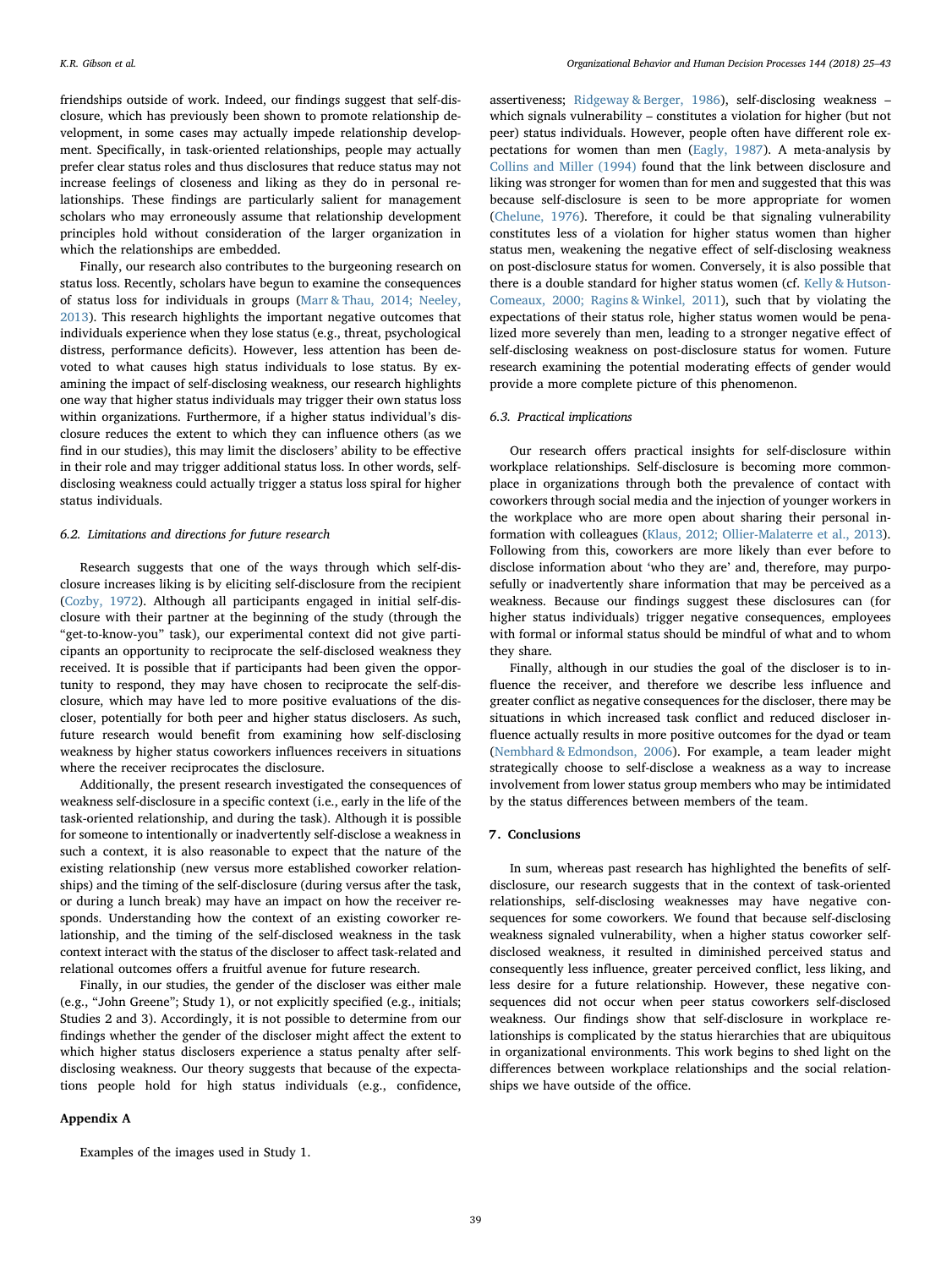

## <span id="page-15-0"></span>Appendix B

Examples of the images used in Study 2.

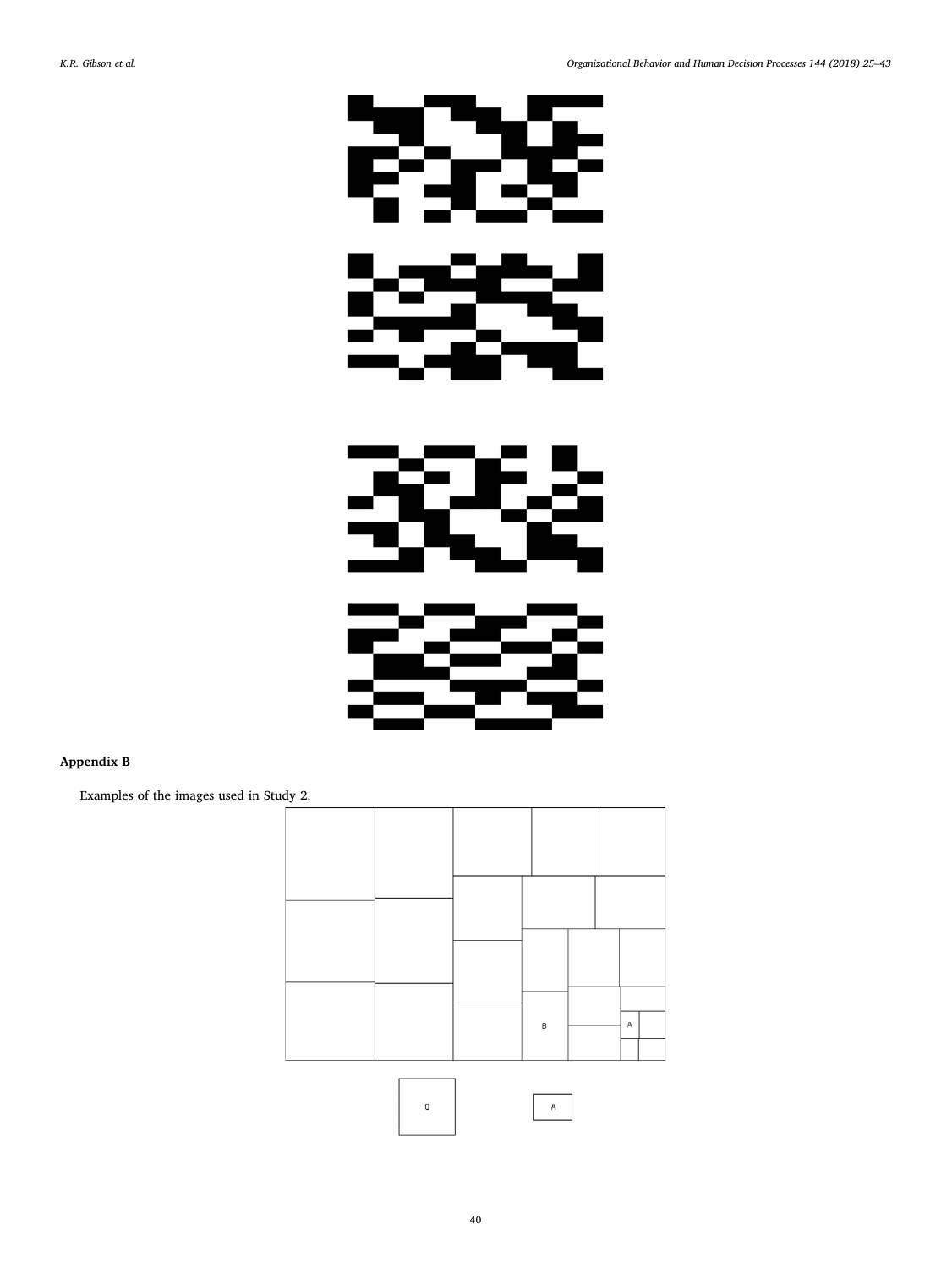

### <span id="page-16-7"></span>Appendix C

Examples of the trivia questions used in Study 3.

1. A grown-up elephant weighs approximately 8800–15,400 lb. How much do you think this elephant weighs?



2. How many jelly beans are in this jar?



#### References

- <span id="page-16-1"></span>Altman, I., & Taylor, D. (1973). [Social penetration: The development of interpersonal re](http://refhub.elsevier.com/S0749-5978(15)30252-1/h0005)lationships. [New York: Holt, Rinehart and Winston](http://refhub.elsevier.com/S0749-5978(15)30252-1/h0005).
- <span id="page-16-4"></span>[Anderson, C., John, O. P., Keltner, D., & Kring, A. M. \(2001\). Who attains social status?](http://refhub.elsevier.com/S0749-5978(15)30252-1/h0010) Eff[ects of personality and physical attractiveness in social groups.](http://refhub.elsevier.com/S0749-5978(15)30252-1/h0010) Journal of [Personality and Social Psychology, 81](http://refhub.elsevier.com/S0749-5978(15)30252-1/h0010)(1), 116–132.
- <span id="page-16-6"></span>Anderson, C., & Kilduff, G. J. (2009). Why do dominant personalities attain influence in face-to-face groups? The competence-signaling effects of trait dominance. Journal of Personality and Social Psychology, 96(2), 491–503. [http://dx.doi.org/10.1037/](http://dx.doi.org/10.1037/a0014201)

#### [a0014201.](http://dx.doi.org/10.1037/a0014201)

- <span id="page-16-2"></span>Anderson, C., Srivastava, S., Beer, J. S., Spataro, S. E., & Chatman, J. A. (2006). Knowing your place: Self-perceptions of status in face-to-face groups. Journal of Personality and Social Psychology, 91(6), 1094–1110. [http://dx.doi.org/10.1037/0022-3514.91.6.](http://dx.doi.org/10.1037/0022-3514.91.6.1094) [1094.](http://dx.doi.org/10.1037/0022-3514.91.6.1094)
- <span id="page-16-0"></span>Ashforth, B. E., Kreiner, G. E., & Fugate, M. (2000). All in a day's work: Boundaries and micro role transitions. Academy of Management Review, 25(3), 472–491. [http://dx.](http://dx.doi.org/10.5465/AMR.2000.3363315) [doi.org/10.5465/AMR.2000.3363315](http://dx.doi.org/10.5465/AMR.2000.3363315).
- <span id="page-16-3"></span>Bales, R. F. (1950). [Interaction process analysis: A method for the study of small](http://refhub.elsevier.com/S0749-5978(15)30252-1/h0030) groups[Cambridge, MA: Addison-Wesley](http://refhub.elsevier.com/S0749-5978(15)30252-1/h0030).
- <span id="page-16-5"></span>[Benjamin, B. A., & Podolny, J. M. \(1999\). Status, quality, and social order in the](http://refhub.elsevier.com/S0749-5978(15)30252-1/h0035)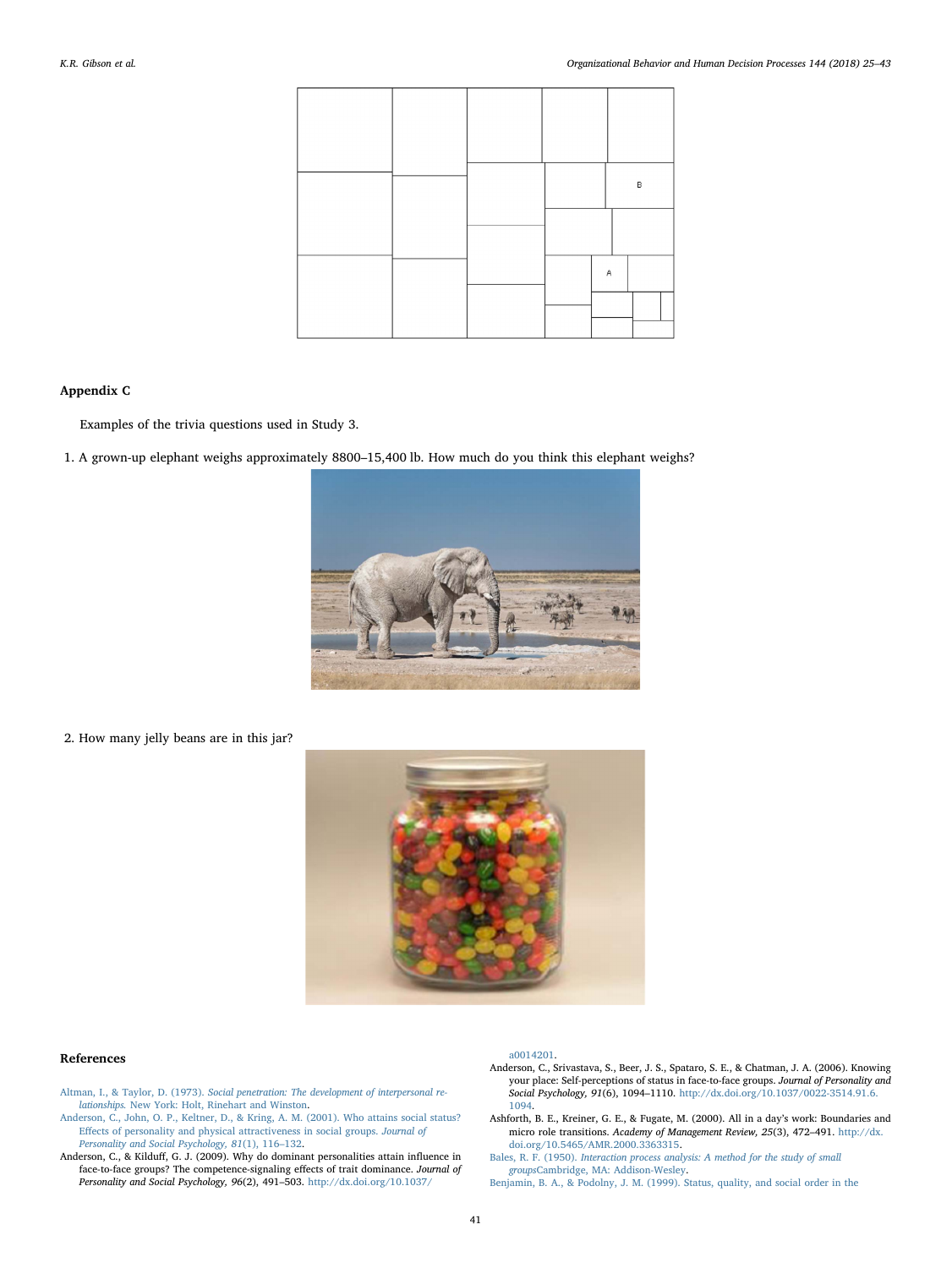<span id="page-17-22"></span>California wine industry. [Administrative Science Quarterly, 44](http://refhub.elsevier.com/S0749-5978(15)30252-1/h0035)(3), 563–589. Benoit-Smullyan, E. (1944). Status, status types, and status interrelations. American

<span id="page-17-23"></span>Sociological Review, 9(2), 151–161. <http://dx.doi.org/10.2307/2086307>. Berger, J., Cohen, B. P., & Zelditch, M. (1972). Status characteristics and social interac-

- tion. American Sociological Review, 37(3), 241–255. [http://dx.doi.org/10.2307/](http://dx.doi.org/10.2307/2093465) [2093465.](http://dx.doi.org/10.2307/2093465)
- <span id="page-17-10"></span>[Berger, J., Conner, T. L., & Fisek, M. H. \(Eds.\). \(1974\).](http://refhub.elsevier.com/S0749-5978(15)30252-1/h0050) Expectation States Theory: A [Theoretical Research Program](http://refhub.elsevier.com/S0749-5978(15)30252-1/h0050). Cambridge, MA: Winthrop.

<span id="page-17-28"></span>Byrne, D. (1971). The attraction paradigm. [New York, NY: Academic Press.](http://refhub.elsevier.com/S0749-5978(15)30252-1/h0055)

- <span id="page-17-19"></span>Cable, D. M., & Kay, V. S. (2012). Striving for self-verification during organizational entry. Academy of Management Journal, 55(2), 360-380. [http://dx.doi.org/10.5465/](http://dx.doi.org/10.5465/amj.2010.0397) [amj.2010.0397](http://dx.doi.org/10.5465/amj.2010.0397).
- <span id="page-17-44"></span>[Chelune, G. J. \(1976\). Reactions to male and female disclosure at two levels.](http://refhub.elsevier.com/S0749-5978(15)30252-1/h0065) Journal of [Personality and Social Psychology, 34](http://refhub.elsevier.com/S0749-5978(15)30252-1/h0065)(5), 1000–1003.
- <span id="page-17-35"></span>Cleveland, W. S., & McGill, R. (1984). Graphical perception: Theory, experimentation, and application to the development of graphical methods. Journal of the American Statistical Association, 79(387), 531–554. [http://dx.doi.org/10.2307/2288400.](http://dx.doi.org/10.2307/2288400)
- <span id="page-17-4"></span>Collins, N. L., & Miller, L. C. (1994). Self-disclosure and liking: A meta-analytic review. Psychological Bulletin, 116(3), 457–475. [http://dx.doi.org/10.1037/0033-2909.116.](http://dx.doi.org/10.1037/0033-2909.116.3.457) [3.457.](http://dx.doi.org/10.1037/0033-2909.116.3.457)

<span id="page-17-42"></span>[Cozby, P. C. \(1972\). Self-disclosure, reciprocity and liking.](http://refhub.elsevier.com/S0749-5978(15)30252-1/h0080) Sociometry, 35(1), 151–160.

<span id="page-17-9"></span>de Kwaadsteniet, E. W., & van Dijk, E. (2010). Social status as a cue for tacit coordination. Journal of Experimental Social Psychology, 46(3), 515–524. [http://dx.doi.org/10.](http://dx.doi.org/10.1016/j.jesp.2010.01.005) [1016/j.jesp.2010.01.005](http://dx.doi.org/10.1016/j.jesp.2010.01.005).

- <span id="page-17-13"></span>Dingler-Duhon, M., & Brown, B. B. (1987). Self-disclosure as an influence strategy: Effects of Machiavellianism, androgyny, and sex. Sex Roles, 16(3–4), 109–123. [http://dx.doi.](http://dx.doi.org/10.1007/BF00289643) [org/10.1007/BF00289643](http://dx.doi.org/10.1007/BF00289643).
- <span id="page-17-11"></span>Dumas, T. L., Phillips, K. W., & Rothbard, N. P. (2013). Getting closer at the company party: Integration experiences, racial dissimilarity, and workplace relationships. Organization Science, 24(5), 1377–1401. <http://dx.doi.org/10.1287/orsc.1120.0808>.
- <span id="page-17-3"></span>Dutton, [J. E., & Heaphy, E. D. \(2003\). The power of high-quality connections. In K. S.](http://refhub.elsevier.com/S0749-5978(15)30252-1/h0100) [Cameron, J. E. Dutton, & R. E. Quinn \(Eds.\).](http://refhub.elsevier.com/S0749-5978(15)30252-1/h0100) Positive Organizational Scholarship: Foundations of a New Discipline (pp. 263–[278\). San Francisco: Berrett-Koehler](http://refhub.elsevier.com/S0749-5978(15)30252-1/h0100).

<span id="page-17-43"></span>Eagly, A. H. (1987). Sex diff[erences in social behavior: A social-role interpretation.](http://refhub.elsevier.com/S0749-5978(15)30252-1/h0105) Hillsdale, [NJ: Lawrence Erlbaum Associates](http://refhub.elsevier.com/S0749-5978(15)30252-1/h0105).

- <span id="page-17-29"></span>Ensari, N., & Miller, N. (2002). The out-group must not be so bad after all: The effects of disclosure, typicality, and salience on intergroup bias. Journal of Personality and Social Psychology, 83(2), 313–329. <http://dx.doi.org/10.1037/0022-3514.83.2.313>.
- <span id="page-17-2"></span>Fisher, C. (2014). LinkedIn study reveals work BFFs make us happier at the office. Retrieved from [http://blog.linkedin.com/2014/07/08/work-b](http://www.elsevier.com/xml/linking-roles/text/html)ffs/.
- <span id="page-17-21"></span>Forest, A. L., & Wood, J. V. (2012). When social networking is not working: Individuals with low self-esteem recognize but do not reap the benefits of self-disclosure on Facebook. Psychological Science, 23(3), 295–302. [http://dx.doi.org/10.1177/](http://dx.doi.org/10.1177/0956797611429709) [0956797611429709.](http://dx.doi.org/10.1177/0956797611429709)
- <span id="page-17-41"></span>Galinsky, A. D., Magee, J. C., Inesi, M. E., & Gruenfeld, D. H. (2006). Power and perspectives not taken. Psychological Science, 17(12), 1068-1074. [http://dx.doi.org/10.](http://dx.doi.org/10.1111/j.1467-9280.2006.01824.x) [1111/j.1467-9280.2006.01824.x](http://dx.doi.org/10.1111/j.1467-9280.2006.01824.x).
- <span id="page-17-20"></span>Graham, S. M., Huang, J. Y., Clark, M. S., & Helgeson, V. S. (2008). The positives of negative emotions: Willingness to express negative emotions promotes relationships. Personality and Social Psychology Bulletin, 34(3), 394–406. [http://dx.doi.org/10.](http://dx.doi.org/10.1177/0146167207311281) [1177/0146167207311281](http://dx.doi.org/10.1177/0146167207311281).
- <span id="page-17-16"></span>Grandey, A. A. (2003). When "The show must go on": Surface acting and deep acting as determinants of emotional exhaustion and peer-rated service delivery. Academy of Management Journal, 46(1), 86–96. <http://dx.doi.org/10.2307/30040678>.
- <span id="page-17-18"></span>Griffith, K. H., & Hebl, M. R. (2002). The disclosure dilemma for gay men and lesbians: "Coming out" at work. Journal of Applied Psychology, 87(6), 1191-1199. [http://dx.](http://dx.doi.org/10.1037/0021-9010.87.6.1191) [doi.org/10.1037/0021-9010.87.6.1191](http://dx.doi.org/10.1037/0021-9010.87.6.1191).
- <span id="page-17-33"></span>Hamstra, M. R. W., Van Yperen, N. W., Wisse, B., & Sassenberg, K. (2013). Like or dislike: Intrapersonal regulatory fit affects the intensity of interpersonal evaluation. Journal of Experimental Social Psychology, 49(4), 726–731. [http://dx.doi.org/10.1016/j.jesp.](http://dx.doi.org/10.1016/j.jesp.2013.03.002) [2013.03.002](http://dx.doi.org/10.1016/j.jesp.2013.03.002).
- <span id="page-17-5"></span>Harrison, D. A., Price, K. H., Gavin, J. H., & Florey, A. T. (2002). Time, teams, and task performance: Changing effects of surface- and deep-level diversity on group functioning. Academy of Management Journal, 45(5), 1029–1045. [http://dx.doi.org/10.](http://dx.doi.org/10.2307/3069328) [2307/3069328](http://dx.doi.org/10.2307/3069328).

<span id="page-17-34"></span>Hayes, A. F. (2013). [Introduction to mediation, moderation, and conditional process analysis:](http://refhub.elsevier.com/S0749-5978(15)30252-1/h0155) A regression-based approach. [New York, NY: Guilford Press](http://refhub.elsevier.com/S0749-5978(15)30252-1/h0155).

- <span id="page-17-39"></span>[Hayes, A. F., & Preacher, K. J. \(2014\). Statistical mediation analysis with a multi](http://refhub.elsevier.com/S0749-5978(15)30252-1/h0160)categorical independent variable. [British Journal of Mathematical and Statistical](http://refhub.elsevier.com/S0749-5978(15)30252-1/h0160) [Psychology, 67](http://refhub.elsevier.com/S0749-5978(15)30252-1/h0160)(3), 451–470.
- Heer, J., & Bostock, M. (2010). Crowdsourcing graphical perception: Using mechanical turk to assess visualization design. Proceedings of the SIGCHI Conference on Human Factors in Computing Systems (pp. 203–212). ACM Retrieved from < [http://dl.acm.](http://dl.acm.org/citation.cfm?id=1753357) [org/citation.cfm?id=1753357](http://dl.acm.org/citation.cfm?id=1753357) > .
- Hullman, J., Adar, E., & Shah, P. (2011). The impact of social information on visual judgments. Proceedings of the SIGCHI conference on human factors in computing systems (pp. 1461–1470). ACM Retrieved from < [http://dl.acm.org/citation.cfm?id=](http://dl.acm.org/citation.cfm?id=1979157)  $1979157 >$  $1979157 >$
- <span id="page-17-7"></span>Iverson, R. D., & Roy, P. (1994). A causal model of behavioral commitment: Evidence from a study of Australian blue-collar employees. Journal of Management, 20(1), 15–41. [http://dx.doi.org/10.1177/014920639402000102.](http://dx.doi.org/10.1177/014920639402000102)
- <span id="page-17-32"></span>Jehn, K. A. (1995). A multimethod examination of the benefits and detriments of intragroup conflict. Administrative Science Quarterly, 40(2), 256–282. [http://dx.doi.org/](http://dx.doi.org/10.2307/2393638) [10.2307/2393638](http://dx.doi.org/10.2307/2393638).
- Jehn, K. A., & Shah, P. P. (1997). Interpersonal relationships and task performance: An examination of mediation processes in friendship and acquaintance groups. Journal of

Personality and Social Psychology, 72(4), 775–790. [http://dx.doi.org/10.1037/0022-](http://dx.doi.org/10.1037/0022-3514.72.4.775) 3514.72.4.775

- Jourard, S. M. (1959). Self-disclosure and other-cathexis. Journal of Abnormal and Social Psychology, 59(3), 428–431. [http://dx.doi.org/10.1037/h0041640.](http://dx.doi.org/10.1037/h0041640)
- <span id="page-17-30"></span>Kalkhoff, W. (2005). Collective validation in multi-actor task groups: The effects of status differentiation. Social Psychology Quarterly, 68(1), 57–74. [http://dx.doi.org/10.1177/](http://dx.doi.org/10.1177/019027250506800105) [019027250506800105](http://dx.doi.org/10.1177/019027250506800105).
- <span id="page-17-45"></span>Kelly, [J. R., & Hutson-Comeaux, S. L. \(2000\). The appropriateness of emotional expres](http://refhub.elsevier.com/S0749-5978(15)30252-1/h0200)[sion in women and men: The double-bind of emotion.](http://refhub.elsevier.com/S0749-5978(15)30252-1/h0200) Journal of Social Behavior and [Personality, 15](http://refhub.elsevier.com/S0749-5978(15)30252-1/h0200)(4), 515–528.
- <span id="page-17-26"></span>Kelly, A. E., & McKillop, K. J. (1996). Consequences of revealing personal secrets. Psychological Bulletin, 120(3), 450–465. [http://dx.doi.org/10.1037/0033-2909.120.](http://dx.doi.org/10.1037/0033-2909.120.3.450) [3.450.](http://dx.doi.org/10.1037/0033-2909.120.3.450)
- <span id="page-17-1"></span>Klaus, P. (2012, August 18). Sharing too much information in the workplace. New York Times. Retrieved from < [http://www.nytimes.com/2012/08/19/jobs/sharing-too](http://www.nytimes.com/2012/08/19/jobs/sharing-too-much-information-in-the-workplace.html)[much-information-in-the-workplace.html](http://www.nytimes.com/2012/08/19/jobs/sharing-too-much-information-in-the-workplace.html) > .
- <span id="page-17-38"></span>Leach, C. W., Ellemers, N., & Barreto, M. (2007). Group virtue: The importance of morality (vs. competence and sociability) in the positive evaluation of in-groups. Journal of Personality and Social Psychology, 93(2), 234–249. [http://dx.doi.org/10.1037/](http://dx.doi.org/10.1037/0022-3514.93.2.234) [0022-3514.93.2.234](http://dx.doi.org/10.1037/0022-3514.93.2.234).
- Leavitt, H. J. (2005). [Top down: Why hierarchies are here to stay and how to manage them](http://refhub.elsevier.com/S0749-5978(15)30252-1/h0220) more effectively. [Boston, MA: Harvard Business School Press.](http://refhub.elsevier.com/S0749-5978(15)30252-1/h0220)
- <span id="page-17-27"></span>Lincoln, J. R., & Miller, J. (1979). Work and friendship ties in organizations: A comparative analysis of relation networks. Administrative Science Quarterly, 24(2), 181–199. <http://dx.doi.org/10.2307/2392493>.
- Magee, J. C., & Galinsky, A. D. (2008). Social hierarchy: The self-reinforcing nature of power and status. Academy of Management Annals, 2(1), 351–398. [http://dx.doi.org/](http://dx.doi.org/10.1080/19416520802211628) [10.1080/19416520802211628](http://dx.doi.org/10.1080/19416520802211628).
- <span id="page-17-12"></span>Marr, J. C., & Thau, S. (2014). Falling from great (and not-so-great) heights: How initial status position influences performance after status loss. Academy of Management Journal, 57(1), 223–248. [http://dx.doi.org/10.5465/amj.2011.0909.](http://dx.doi.org/10.5465/amj.2011.0909)
- McPherson, J. M., & Smith-Lovin, L. (1987). Homophily in voluntary organizations: Status distance and the composition of face-to-face groups. American Sociological Review, 52(3), 370–379. <http://dx.doi.org/10.2307/2095356>.
- Moon, Y. (2000). Intimate exchanges: Using computers to elicit self-disclosure from consumers. Journal of Consumer Research, 26(4), 323–339. [http://dx.doi.org/10.](http://dx.doi.org/10.1086/209566) [1086/209566.](http://dx.doi.org/10.1086/209566)
- Moore, J. C. (1969). Social status and social influence: Process considerations. Sociometry, 32(2), 145–158. [http://dx.doi.org/10.2307/2786259.](http://dx.doi.org/10.2307/2786259)
- <span id="page-17-40"></span>[Muthén, L. K., & Muthén, B. O. \(1998](http://refhub.elsevier.com/S0749-5978(15)30252-1/h0255)–2017). Mplus user's guide (8th ed.). Los Angeles, CA: [Muthén & Muthén](http://refhub.elsevier.com/S0749-5978(15)30252-1/h0255).
- Neeley, T. B. (2013). Language matters: Status loss and achieved status distinctions in global organizations. Organization Science, 24(2), 476–497. [http://dx.doi.org/10.](http://dx.doi.org/10.1287/orsc.1120.0739) [1287/orsc.1120.0739.](http://dx.doi.org/10.1287/orsc.1120.0739)
- <span id="page-17-46"></span>Nembhard, I. M., & Edmondson, A. C. (2006). Making it safe: The effects of leader inclusiveness and professional status on psychological safety and improvement efforts in health care teams. Journal of Organizational Behavior, 27(7), 941–966. [http://dx.](http://dx.doi.org/10.1002/job.413) [doi.org/10.1002/job.413.](http://dx.doi.org/10.1002/job.413)
- <span id="page-17-0"></span>Ollier-Malaterre, A., Rothbard, N. P., & Berg, J. M. (2013). When worlds collide in cyberspace: How boundary work in online social networks impacts professional relationships. Academy of Management Review, 38(4), 645–669. [http://dx.doi.org/10.](http://dx.doi.org/10.5465/amr.2011.0235) [5465/amr.2011.0235.](http://dx.doi.org/10.5465/amr.2011.0235)
- <span id="page-17-36"></span>Pettit, N. C., Sivanathan, N., Gladstone, E., & Marr, J. C. (2013). Rising stars and sinking ships: Consequences of status momentum. Psychological Science, 24(8), 1579–1584. [http://dx.doi.org/10.1177/0956797612473120.](http://dx.doi.org/10.1177/0956797612473120)
- <span id="page-17-8"></span>[Phillips, K. W., Rothbard, N. P., & Dumas, T. L. \(2009\). To disclose or not to disclose?](http://refhub.elsevier.com/S0749-5978(15)30252-1/h0280) [Status distance and self-disclosure in diverse environments.](http://refhub.elsevier.com/S0749-5978(15)30252-1/h0280) Academy of Management [Review, 34](http://refhub.elsevier.com/S0749-5978(15)30252-1/h0280)(4), 710–732.
- <span id="page-17-6"></span>Podsakoff[, P. M., MacKenzie, S. B., Paine, J. B., & Bachrach, D. G. \(2000\). Organizational](http://refhub.elsevier.com/S0749-5978(15)30252-1/h0285) [citizenship behaviors: A critical review of the theoretical and empirical literature and](http://refhub.elsevier.com/S0749-5978(15)30252-1/h0285) [suggestions for future research.](http://refhub.elsevier.com/S0749-5978(15)30252-1/h0285) Journal of Management, 26(3), 513–563.
- <span id="page-17-17"></span>Ragins, B. R. (2008). Disclosure disconnects: Antecedents and consequences of disclosing invisible stigmas across life domains. Academy of Management Review, 33(1), 194–215. [http://dx.doi.org/10.5465/AMR.2008.27752724.](http://dx.doi.org/10.5465/AMR.2008.27752724)
- Ragins, B. R., & Winkel, D. E. (2011). Gender, emotion, and power in work relationships. Human Resource Management Review, 21(4), 377–393. [http://dx.doi.org/10.1016/j.](http://dx.doi.org/10.1016/j.hrmr.2011.05.001) [hrmr.2011.05.001](http://dx.doi.org/10.1016/j.hrmr.2011.05.001).
- <span id="page-17-24"></span>Ridgeway, C. L. (1978). Conformity, group-oriented motivation, and status attainment in small groups. Social Psychology, 41(3), 175–188. [http://dx.doi.org/10.2307/](http://dx.doi.org/10.2307/3033555) [3033555.](http://dx.doi.org/10.2307/3033555)
- <span id="page-17-25"></span>Ridgeway, C. L., & Berger, J. (1986). Expectations, legitimation, and dominance behavior in task groups. American Sociological Review, 51(5), 603–617. [http://dx.doi.org/10.](http://dx.doi.org/10.2307/2095487) [2307/2095487](http://dx.doi.org/10.2307/2095487).
- <span id="page-17-14"></span>Sinaceur, M., Kopelman, S., Vasiljevic, D., & Haag, C. (2015). Weep and get more: When and why sadness expression is effective in negotiations. Journal of Applied Psychology, 100(6), 1847–1871. [http://dx.doi.org/10.1037/a0038783.](http://dx.doi.org/10.1037/a0038783)
- <span id="page-17-31"></span>Singh-Manoux, A., Adler, N. E., & Marmot, M. G. (2003). Subjective social status: Its determinants and its association with measures of ill-health in the Whitehall II study. Social Science & Medicine, 56(6), 1321–1333. [http://dx.doi.org/10.1016/S0277-](http://dx.doi.org/10.1016/S0277-9536(02)00131-4) [9536\(02\)00131-4](http://dx.doi.org/10.1016/S0277-9536(02)00131-4).
- <span id="page-17-15"></span>Swann, W. B., Stein-Seroussi, A., & Giesler, R. B. (1992). Why people self-verify. Journal of Personality and Social Psychology, 62(3), 392–401. [http://dx.doi.org/10.1037/0022-](http://dx.doi.org/10.1037/0022-3514.62.3.392) [3514.62.3.392.](http://dx.doi.org/10.1037/0022-3514.62.3.392)
- <span id="page-17-37"></span>[Tiedens, L. Z., Ellsworth, P. C., & Mesquita, B. \(2000\). Sentimental stereotypes: Emotional](http://refhub.elsevier.com/S0749-5978(15)30252-1/h0325) [expectations for high-and low-status group members.](http://refhub.elsevier.com/S0749-5978(15)30252-1/h0325) Personality and Social [Psychology Bulletin, 26](http://refhub.elsevier.com/S0749-5978(15)30252-1/h0325)(5), 560–575.